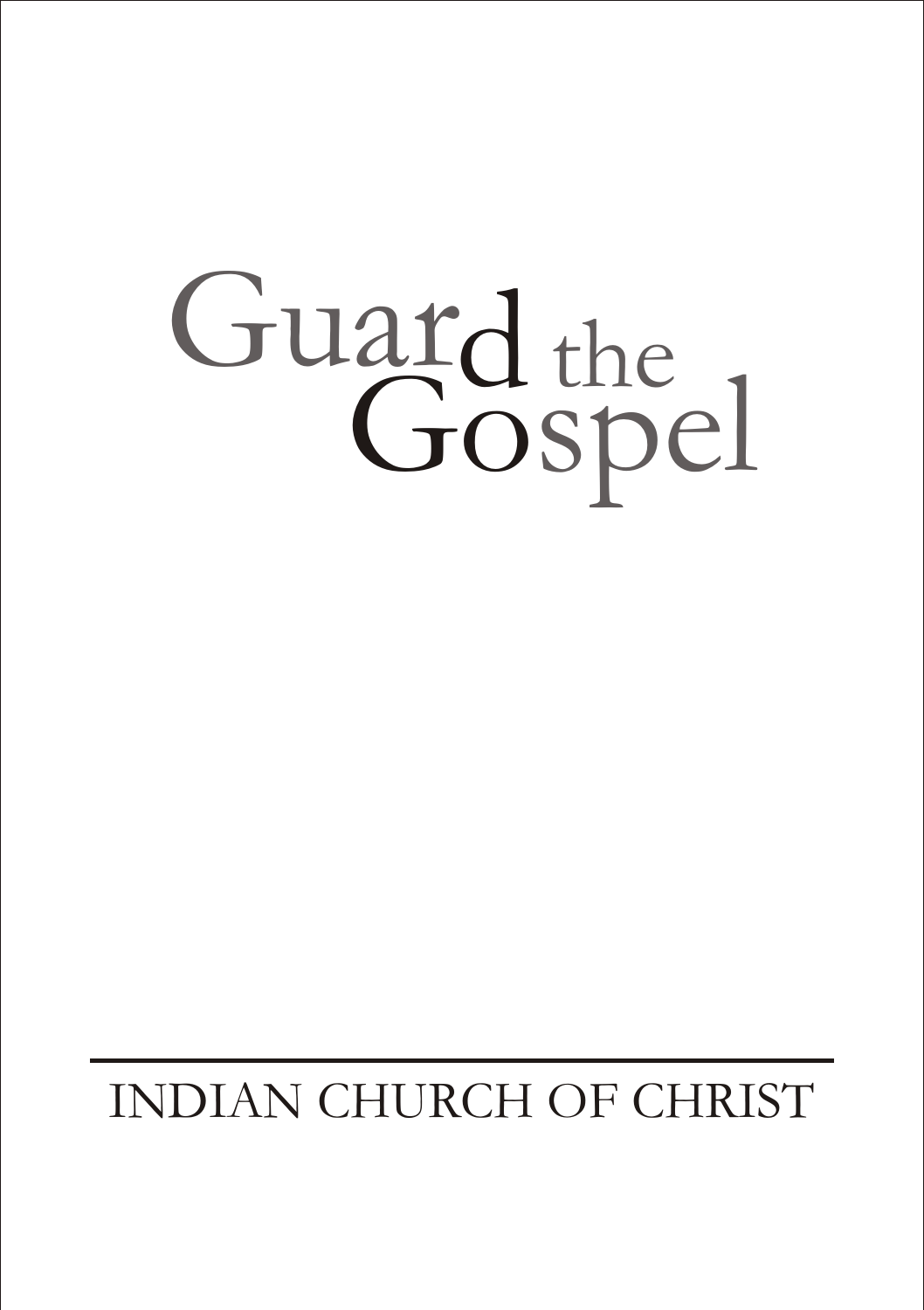March 2008

Indian Church of Christ H6B, Hauz Khas, New Delhi - 110016. Tel.: +91-11-41654766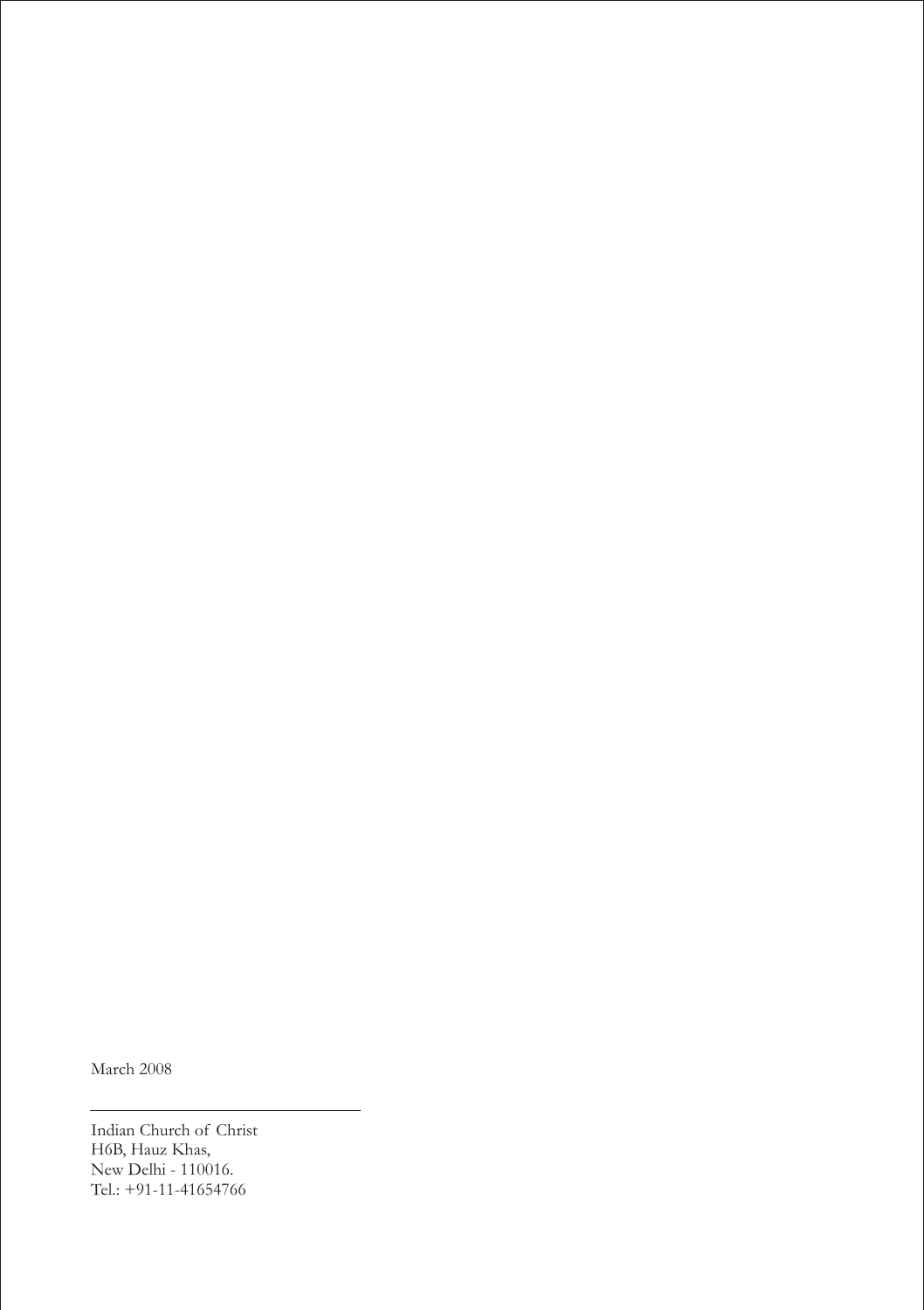## **CONTENTS**

| 1.  | $\mathbf{1}$ |
|-----|--------------|
| 2.  | 2            |
| 3.  | 3            |
| 4.  | 5            |
| 5.  | 7            |
| 6.  | 9            |
| 7.  | 11           |
| 8.  | 14           |
| 9.  | 21           |
| 10. | 25           |
| 11. | 28           |
| 12. | 31           |
| 13. | 33           |
| 14. | 35           |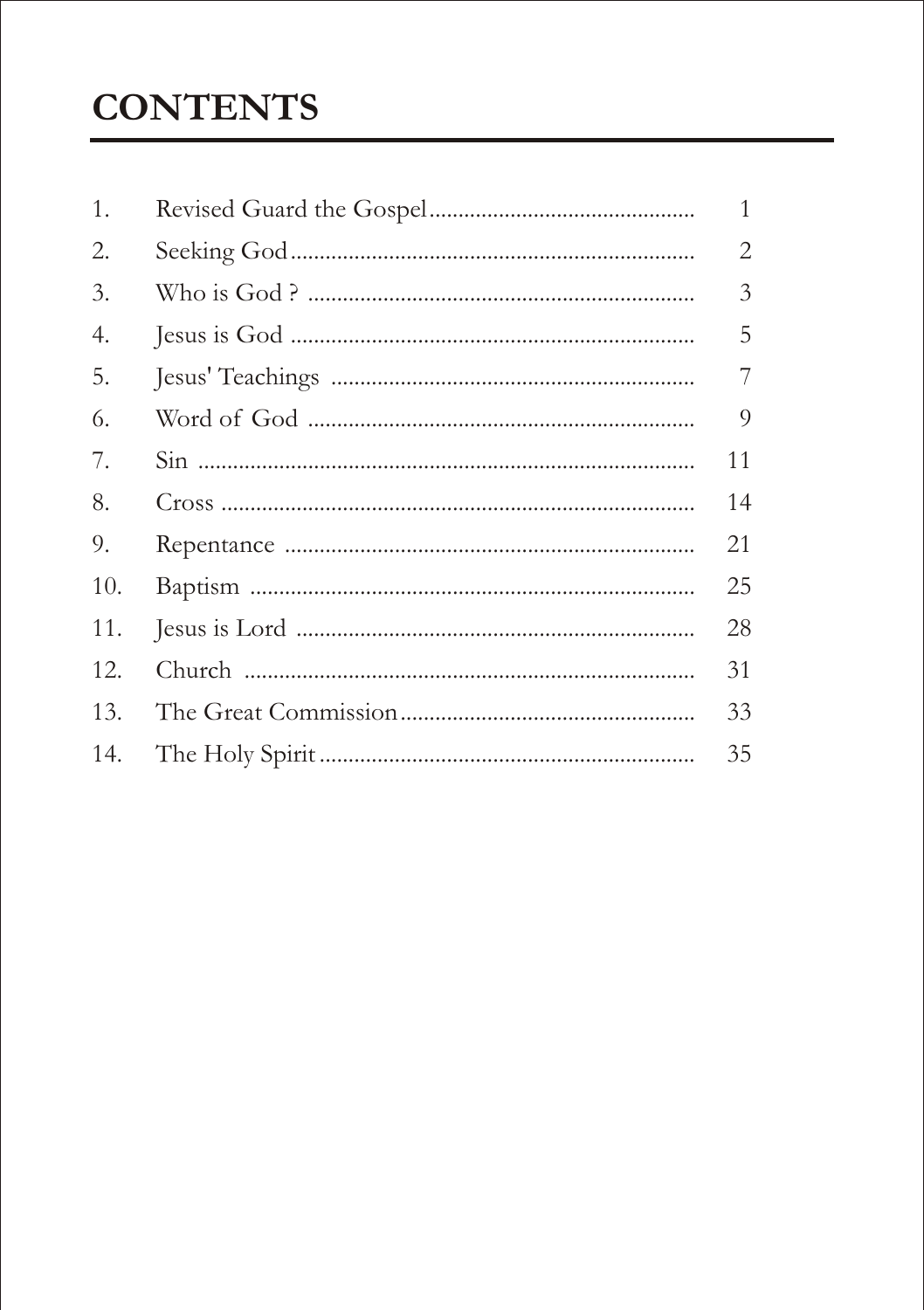## REVISED GUARD THE GOSPEL

These are the revised preliminary guard the gospel studies. You can use these studies in any order as you like, as our goal is to help the Seeker to know the basic foundations of truth. These studies may not be the only lessons to be taught to help the Seeker to become a Christian. We may need to use many other Scriptures to help them to change their heart for God. These studies by itself cannot be considered as an elaborate treatment on different topics we are teaching. We may include additional studies in the future.

This is the general order of studies that can be used to help the Seeker.

#### BEFORE BAPTISM - FOUNDATION STUDIES

| <b>STUDY</b> |                                   | <b>PURPOSE</b>                                                                                         |
|--------------|-----------------------------------|--------------------------------------------------------------------------------------------------------|
| 1.<br>2.     | Seeking God<br>Who is God? $\Phi$ | To help the Seeker to be serious to seek God.<br>To introduce the God of the Scriptures to the seeker. |
| 3.           | Jesus is God $\Phi$               | To teach about the deity of Christ.                                                                    |
| 4.           | Jesus' Teachings $\Phi$           | To introduce some of the teachings and                                                                 |
|              |                                   | claims of Christ.                                                                                      |
| 5.           | Word of God *                     | To emphasize the importance of the hearing                                                             |
|              |                                   | and studying the Bible to build our faith in Christ.                                                   |
| 6.           | $Sin*$                            | To see the need for God and his forgiveness in                                                         |
|              |                                   | the Seeker's life.                                                                                     |
| 7.           | $Cross*$                          | To teach about God's plan of Grace through the                                                         |
|              |                                   | cross for our salvation.                                                                               |
| 8.           | Repentance*                       | To teach about the need for a Biblical repentance                                                      |
|              |                                   | as we understand grace.                                                                                |
| 9.           | Baptism <sup>*</sup>              | To teach how to receive forgiveness and                                                                |
|              |                                   | become a Christian.                                                                                    |
|              | 10. Jesus is Lord $*$ .           | To teach those who have put their faith in Jesus                                                       |
|              |                                   | what the 'call to follow Jesus' really means.                                                          |
| 11.          | $Church*$                         | Teaches God's plan of church for the new believer                                                      |
|              |                                   | to sustain and practice his faith.                                                                     |

\* Means compulsory studies to be taught to all.

Φ Means compulsory study for people from non-Christian background.

♣ Can be taught to Christian background people before Sin study.

All other studies are optional and you can use them as you see the need.

#### AFTER BAPTISM - MATURING STUDIES

| Study                                     | <b>Purpose</b>                                                                                                             |
|-------------------------------------------|----------------------------------------------------------------------------------------------------------------------------|
| <b>Great Commission</b><br>2. Holy Spirit | Teaches what the mission of a Christian is.<br>Teaches the role and work of Holy Spirit in<br>our lives as a new disciple. |

## SEEKING GOD

Purpose : Seeking God is a study to clarify what it takes to pursue a relationship with God.

#### Matthew 7:7, 13-14

• One of the great promises of the Bible: everyone who seeks finds! Plus, one of the great warnings in the bible: only a few will find. If only a few find God, then how many actually seek Him?

#### Luke 13:22-30

■ Ye, only a few will be saved; therefore, make every effort to seek. Those who simply 'try' will be caught off guard by their rejection from the kingdom of God. How can you make every effort to seek Him?

#### Matthew 6:25-33

What are some worries or needs of life that can distract you from seeking God as your first priority? What changes must you make in order to make God's kingdom and righteousness your top priority?

#### Hebrews 11:6

■ God rewards those who earnestly seek him.

#### Matthew 13:44-46

■ Here is an example of someone who was willing to sacrifice everything he had to lay hold of the treasure of great value he found.

#### Acts 8:26-39

■ Here's an example of a seeker who humbly puts God first, thus finding Him and finding great joy. Take note that the Ethiopian Eunuch was: a busy man, a man who needed another man's help to seek God, a man who used the Bible as his guide to find God.

Additional Helpful Scriptures:

- Acts 17:10-11
- Jeremiah 29:10-13
- Deuteronomy 4:28-31
- Acts 17:22-27
- II Chronicles 15:1-4
- Ecclesiastes 12:1,13-14
- Isaiah 55:6
- 2 Chronicles 7:14
- Luke 19:1-10

Scriptures Used

Matthew 7:7, 13-14 Luke 13:22-30 Matthew 6:25-33 Hebrews 11:6 Matthew 13:44-46 Acts 8:26-39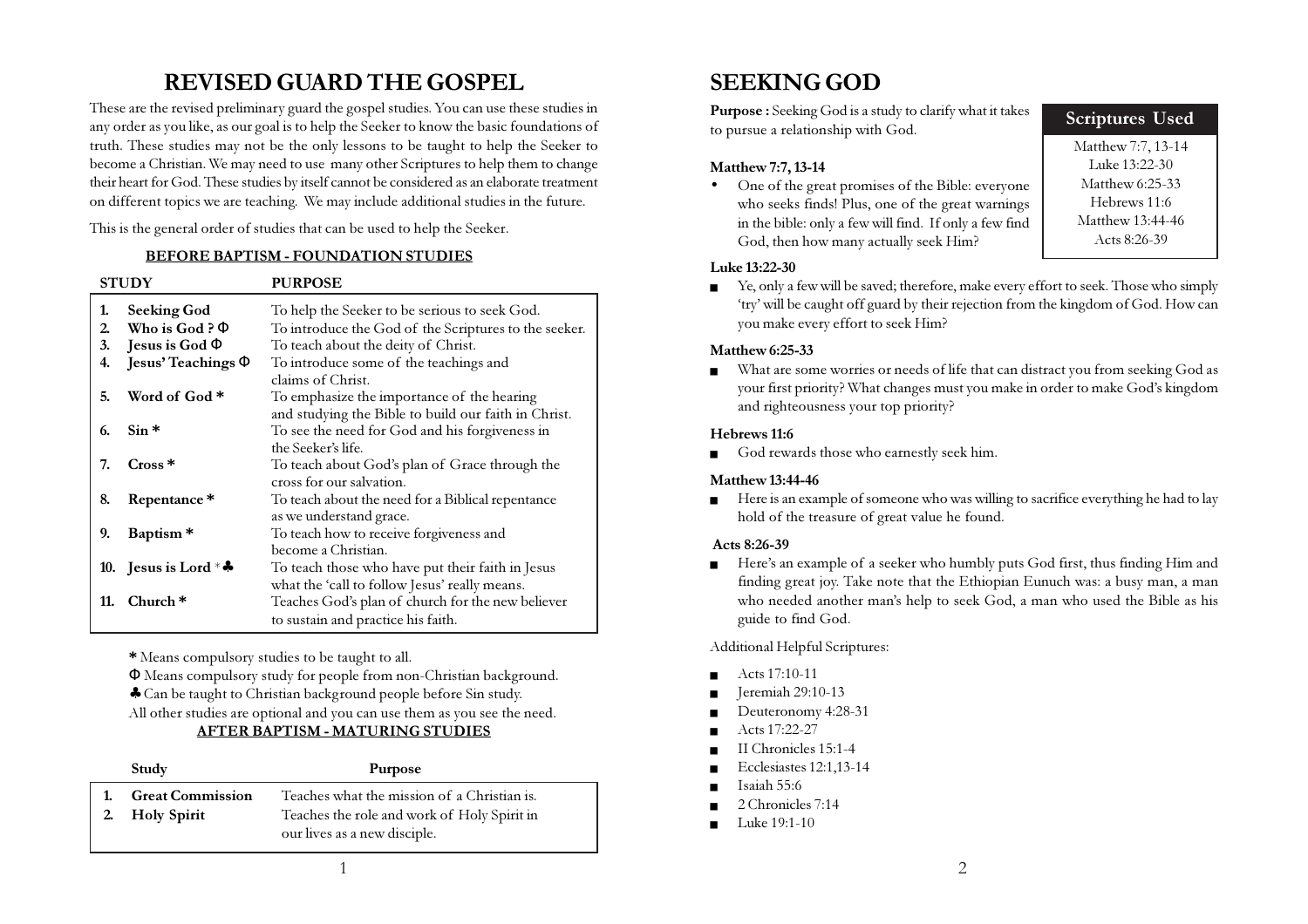## WHO IS GOD ?

Purpose: The main aim of this study is to give people an idea of God in the Bible - He is a living God and not an Idol.

What is your image of God? Which God do you worship? These questions are just for you to know the Seekers background and beliefs. Let us see from the Bible who is God. Let us turn to Acts 17:24 and read.

#### Acts 17:24-30 Psalms 135:15-17 Jeremiah 10:5 Deuteronomy 5:8-9 1 Corinthians 10:14 Revelation 21:8 John 4:24 Scriptures Used

#### 1) Acts 17:24-30

v.24 [Who is God according to this scripture? God is the Creator]

 [Where does God not live according to the Bible? God does not live in buildings, built by men. v.25 [Does God need anything from us? No. Why? Because he himself gives us everything.

v.26 [God made us and he set us in our places we live – Chennai, Mumbai etc. Why are you here now? It is God's plan! Why is that? Because God's WANTS for us to seek him, reach out to him and FIND him! God wants to have a Relationship with us.

Is he far from us, as some think he is on a mountaintop or across the ocean or even travel long distance on pilgrimage to find him? No. The Bible says he is near us. If we seek we will find him!]

v.28 [We are his offspring means what? That we are God's Children. Do we have life? Yes. If we have life then what about God, whose children we are – is he living or dead? He is LIVING. Our God is a living God.]

v.29 [What does this mean? It means God is not a dead idol made by man's design and skill. Who made us? God. Can we make God? No. That is what is happening, we can buy God in the market for a price. If the idol is of clay we can buy it for Rs.10, if it is painted Rs.100, if it is of Gold Rs.100,000 and if it has diamonds and jewelry on it, even Crores. But does the metal or the beauty of the idol make it God? No way. People are worshipping created things: statues, paintings, photos, sun, moon, snakes, etc. rather than the Creator himself!

v.30 [What does God expect from us once we know the truth about the Living God? He wants us to repent. To repent means to turn away. It means He wants us to stop worshipping Idols and have nothing to do with it anymore! What do you think about this for yourself?]

2) Psalms 135:15-17 This scripture talks about the fact that idols are lifeless.

a) Idols are made by men. So the question-can man make God? No! People are worshipping created things rather than the Creator himself.

- b) Idols have different parts of the body, but cannot use them. They can't respond to people's prayer. We humans are better off than idols, atleast we can actually hear, see, understand and feel. But that does not make us God!
- c) Idols have no breath (life) in them.

#### 3) Jeremiah 10:5

- a) Idols are like scarecrows in the field. The scarecrows can't do anything yet the crows are scared of them. Idols cannot do anything to you, yet people are scared to give it up because of the superstitions and stories associated with them. Idols are powerless! DO not FEAR IDOLS.
- b) Idols have to be carried, because they cannot walk! If we have to help our God to walk what will happen to us weak humans!
- c) Do not fear idols. They cannot harm you! Throw away all superstitious beliefs regarding idols.

What are some superstitious beliefs you have?

Do you know what one of the Ten Commandments says specifically? Let us see in

4) Deut 5:8-9

God commands us not to make an idol in any form. Then very specifically God commands we should not bow down to any idols. Can we disobey God? No. We must stop worshipping any idols or paintings or person and only worship the Creator.

Even in the New Testament there are specific scriptures condemning Idolatry or Idol worship.

#### 5) I Corinthians 10:14

Flee (run far away) from idol worship! Are you ready for that?

What do you do when you see a wild animal? You run, you flee, you never go there again!

#### 6) Revelations 21:8

Here the idolaters are clubbed together with murderers and sexually immoral. Their fate is hell.

#### 7) John 4:24

Here Jesus himself says that God is Spirit. It means God has no form. So we must not worship him in any form, because he has none.

#### CONCLUSION:

What did you learn today? How do you feel about the study? Does this study help you to see the truth about God? Do you want to learn more?

To please God you must completely give up idol worship. Are you willing to do that?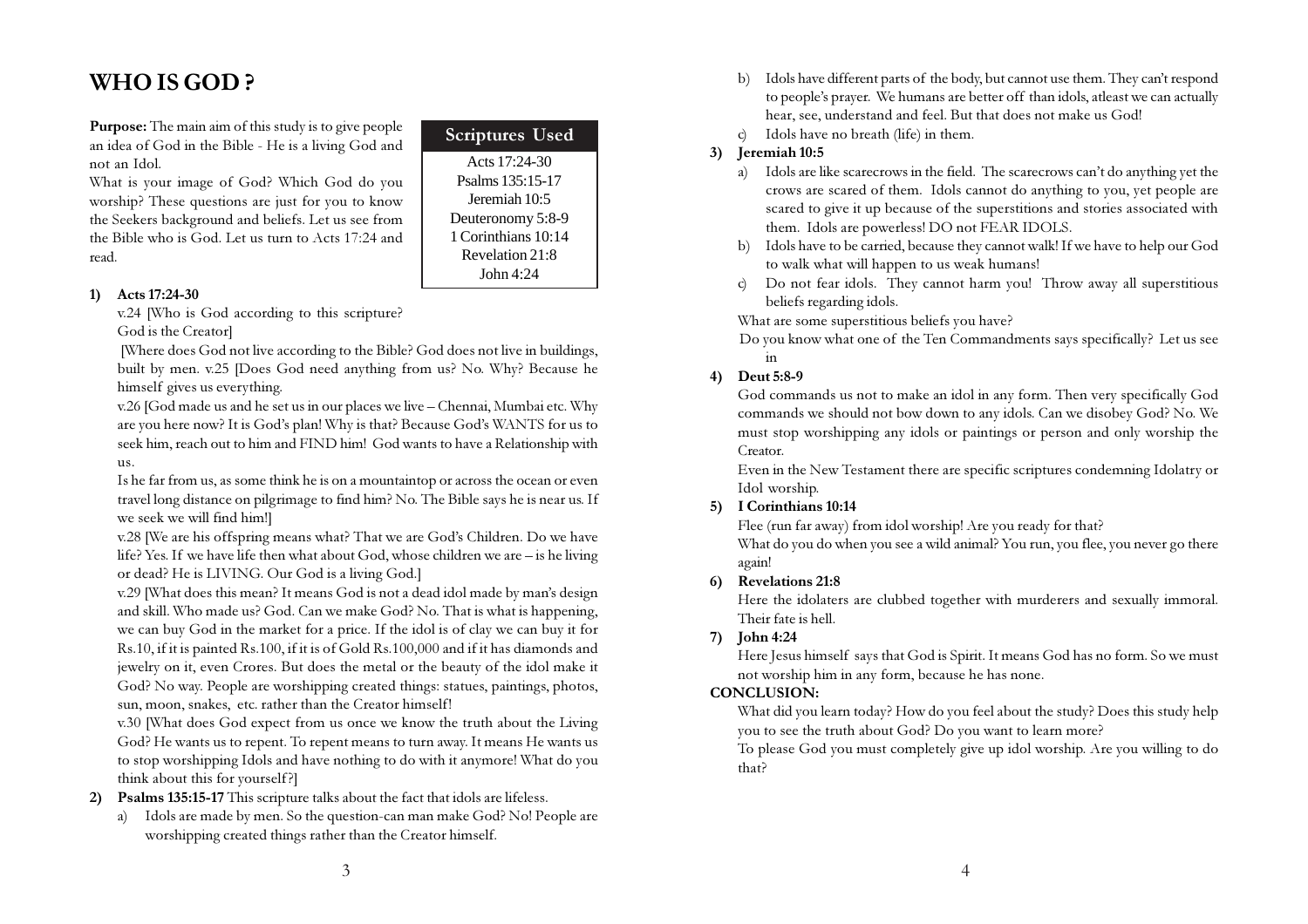## JESUS IS GOD

This is the second study to be done with Non-Christian background people.

Let me ask you some questions. Have you heard of Jesus? What do you know about Jesus?

Let me teach you about Jesus. This will help you to know who is Jesus.

#### 1 )Colossians 2:9

This scripture says that Jesus is God in the flesh. All that you see in God you see in Jesus. Tha means Jesus is God.

That means Jesus should have all the qualities o

God in Heaven. We are going to see that in the following 3 passages.

#### 2) Mark 4:35-41

C: Jesus has the power to control the wind and the waves.

Q: Who has the power to control natural forces? God. That means Jesus is God. He is All-powerful.

Scriptures Used Colossians 2:9 Mark 4:35-41 Mark 1:40-42 Luke 7:36-39,48-50 1 John 3:5 Deuteronomy 5:7 Acts 4:12 John 14:6

#### 3) Mark 1:40-42

Jesus can HEAL any disease. He has power to heal any man.

Jesus like God is full of compassion. He loved the nobody's. He touched the leper. He has compassion on the poor.

#### 4) Luke 7:36-39, 48-50

This woman was a very sinful woman because the whole town seemed to know about her sin.

Yet Jesus showed love and compassion to this woman. Jesus loves sinners! Who alone can forgive sin? Only God can. Jesus forgave this woman like God. Who is Jesus? Jesus is God. He forgave this woman's sins. He can forgive all of your sins.

#### 5) 1 John 3:5

Jesus came to take away our sins! Your sins and my sins.

Did Jesus do any sin in his life? No. In whom do we find no sin? God alone. Then who is Jesus? I believe he is God.

Only someone who is without sin can save somebody who is in sin.

To be God, He must be without any sin. Anyone who has even one sin cannot be God.

What about other gods? Are they without sin? Are they perfect? If they are not perfect can they be God?

Share about other gods, that even though they may done much good is not enough

to be God. Because they are not perfect they cannot be called God.

#### 6) Deuteronomy 5:7

God commands us not to worship any other Gods but one, because in the Bible there is only ONE God and not many gods!

#### 7) Acts 4:12

Jesus is the only name by which the whole world can be saved. There is no other name!

Only through Jesus name you will be saved, you will go to Heaven.

#### 8) John 14:6

Jesus is saying He is the WAY, The ONLY WAY. Means there is no other way to Heaven. You can try but there is no other way.

Jesus is the TRUTH, the complete TRUTH. All religions have some truth, but the complete truth you find in Jesus.

Jesus is the LIFE. Only through Jesus we have eternal life.

#### CONCLUSION:

Today what did you learn about Jesus? Who is Jesus? What about other gods? Do you want to follow Jesus? If YES, then you have to follow him only. You can't worship him and other gods at the same time.

What do people call those people who follow Jesus? Christians. What will people call you if you follow Jesus? Christian. You have to get comfortable with that.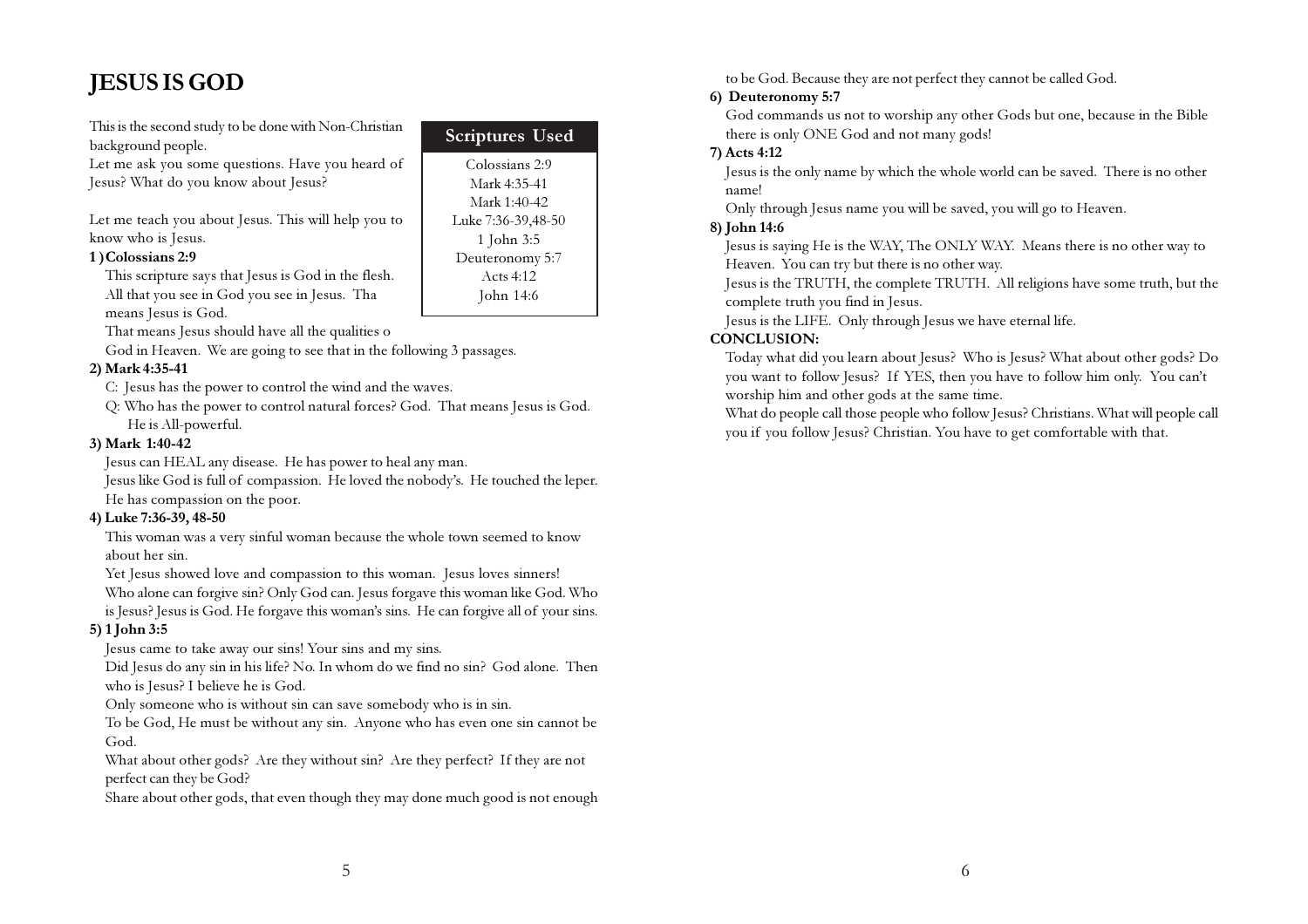## JESUS' TEACHINGS

(A must to all people from A non-Christian background)

This study is entirely from the book of John. This study will help them to know the teachings and sayings of Jesus and develop a deeper conviction about Jesus.

#### 1) John 3:1-5

Here we see that Jesus even taught the teachers! Jesus said, you have to be born again to enter God's Kingdom. Means you have to start your life all over again. Do you want to be born again? Well Jesus gives you a chance to start your life all over again!

#### 2) John 3:16-18

God loved the whole world not only Christians!

Jesus came for all people! Many people believe Jesus is a Christian God. But the Bible here says Jesus came for everybody in the whole world.

John 3:1-5 John 3:16-18 John 5:5-6 John 6:35 John 8:12 John 8:46 John 11:25 John 12:48 John 20:29 John 14:6

Scriptures Used

God does not want anyone to perish (be destroyed). He wants all men from all backgrounds, caste, and religion to be saved.

They can only be saved if they believe in Jesus.

#### 3) John 5:5-6

This man has been suffering for 38 years.

We have been suffering spiritually in sin for so many years. If Jesus came here and met you he would ask, "Do you want to get well"? Do you want to change? What would you say?

This is probably your only chance in life. Don't miss this opportunity!

#### 4) John 6:35

Jesus nourishes those who come to him. Jesus pointed to himself as the source of spiritual nourishment.

#### 5) John 8:12

Jesus is the Light. If you follow Jesus you should come out of darkness completely. Are you today in darkness or in the light? If you are in the darkness Jesus can bring you into the light.

#### 6) John 8:46

Jesus was without any sin! He openly challenged people to prove him guilty.

#### 7) John 11:25

Jesus is the resurrection. He is promising eternal life.

It is not reincarnation that Jesus is promising. Because after death there is only waiting for Judgment and no rebirth – Heb 9:27.

Jesus gives us the hope of resurrection, because he himself was raised from the dead. Jesus promises eternal life to all his followers.

#### 8) John 12:48

The words Jesus spoke are going to judge us on the last day (the Judgment day). We have to be serious about not only reading and learning his words but also obeying them.

#### 9) John 20:29

None of us have seen Jesus. If we believe in him we will be blessed. So put your trust in Jesus. Put your faith in Him!

#### 10) John 14:6

Jesus is saying He is the WAY. The ONLY WAY. Means there is no other way to Heaven. You can try but there is no other way. Jesus is the TRUTH. The Complete TRUTH. All religions have some truth, but the complete truth you find in Jesus. Jesus is the LIFE. . Only through Jesus we have eternal life.

#### CONCLUSION:

C: There is no one like Jesus. Jesus is THE ONLY WAY.

Q: Do you believe that Jesus is the only way? Do you want to follow Jesus?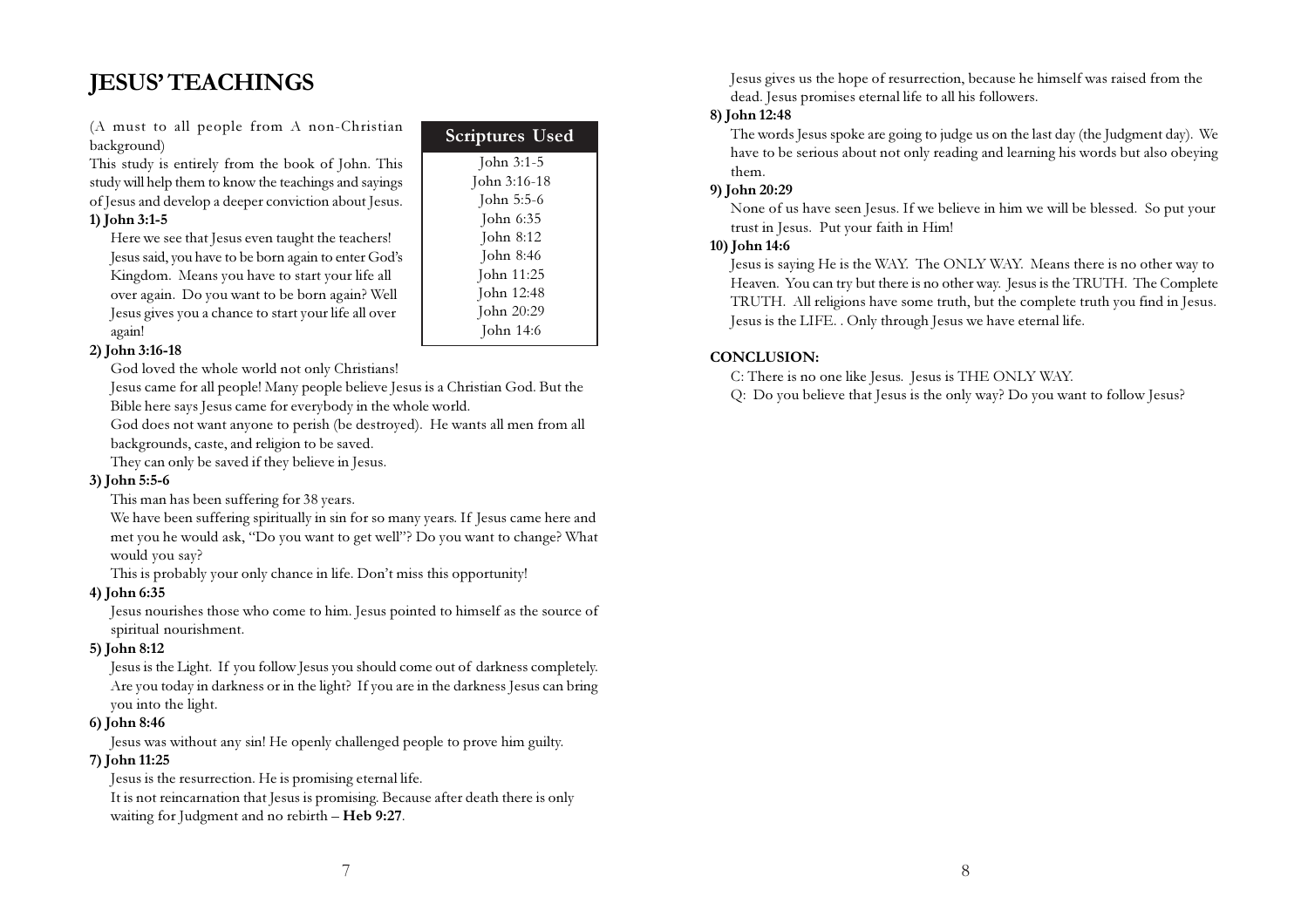## WORD OF GOD

Purpose : Faith comes from hearing the message, and the message is heard through the word of Christ (Romans 10:17). Thus, the aim of studying the Word of God is to help a seeker build faith in Jesus. One must accept the bible as the one true standard (vs. feelings, experiences, peers' opinions, or family traditions) by which to live life if one is to know true salvation from Jesus.

#### 1) 2 Timothy 3:16-17

- a) All scripture is inspired by God.
- b) It is to be applied to our lives.

#### 2) Hebrews 4:12-13

- a) The word is relevant.[Living and active]
- b) The word cuts (hurts) compare to a scalpel.
- c) It is good to be  $cut it$  cuts the sin out.

#### 3) John 8:31-32

- a) Intellectual belief is not enough nor can we go by our feelings.
- b) Everyone must hold on to and follow the teachings of Jesus to be a Christian (Disciple).

#### 4) Matthew 15: 1-9

- a) Worship by any traditions (which supercede the Word of God) is worship in vain.
- b) Jesus warns us not to nullify the word of God for the sake of our tradition.

#### 5) 1 Timothy 4:16

- a) Watch your life and your doctrine closely they are inseparable.
- b) Which is more important your life or your doctrine? Like an airplane. Which wing is more important?

#### 6) Acts 17:10-12

- a) Here is an example of the Bereans who not only received the message with great eagerness but also examined the Scriptures everyday to verify whether what they heard was true.
- b) Encourage the seeker to develop a habit to read and meditate on the Word daily.

#### 7) Matthew 4:4

- a) Why study the Bible? Because Jesus said that 'Man does not live on bread alone, but on every word that comes from the mouth of God.'
- b) Just like we need to eat food to sustain us we need to feed on the Word to sustain our faith.
- .Conclusion: Encourage the seeker to read and study the Bible seriously.

| <b>Scriptures Used</b> |  |
|------------------------|--|
| 2 Timothy 3:16-17      |  |
| Hebrews 4:12-13        |  |
| John 8:31-32           |  |
| Matthew 15:1-9         |  |
| 1 Timothy 4:16         |  |
| Acts 17:10-12          |  |
| Matthew 4:4            |  |

#### Other Helpful Scriptures

James 1:22-25 Matthew 7:15-20,24-27 Romans 10:17 Psalms 19:7-11 Psalms 119:11,105

#### Scriptures for Further Study

These can be used to help people who are struggling to come to faith in Jesus.

| Prophecy       | Fulfillment  | Prophecy        | <b>Fulfillment</b> |
|----------------|--------------|-----------------|--------------------|
| Genesis 49:10  | Matt 1:1-17  | Isaiah 42:1-4   | Matt 12:15         |
| Isaiah 7:14    | Matt 1:22    | Psalm 78.2      | Matt 13:34-35      |
| Micah 5:2      | Matt $2:5$   | Micah 7:6       | Matt 10:35-36      |
| Hosea $11:1$   | Matt 2:15    | Malachi 3:1     | Matt 11:10         |
| Jeremiah 31:15 | Matt 2:17-18 | Isaiah $6:9-10$ | Matt 13:13-15      |
| Isaiah 40:3    | Matt 3:3     | Psalm $8:2$     | Matt 21:16         |
| Isaiah $9:1-2$ | Matt 4:13-16 | Zechariah 9:9   | Matt 21:1-5        |
| Isaiah 53:4    | Matt 8:16-17 | Zechariah 13:7  | Matt 26:31         |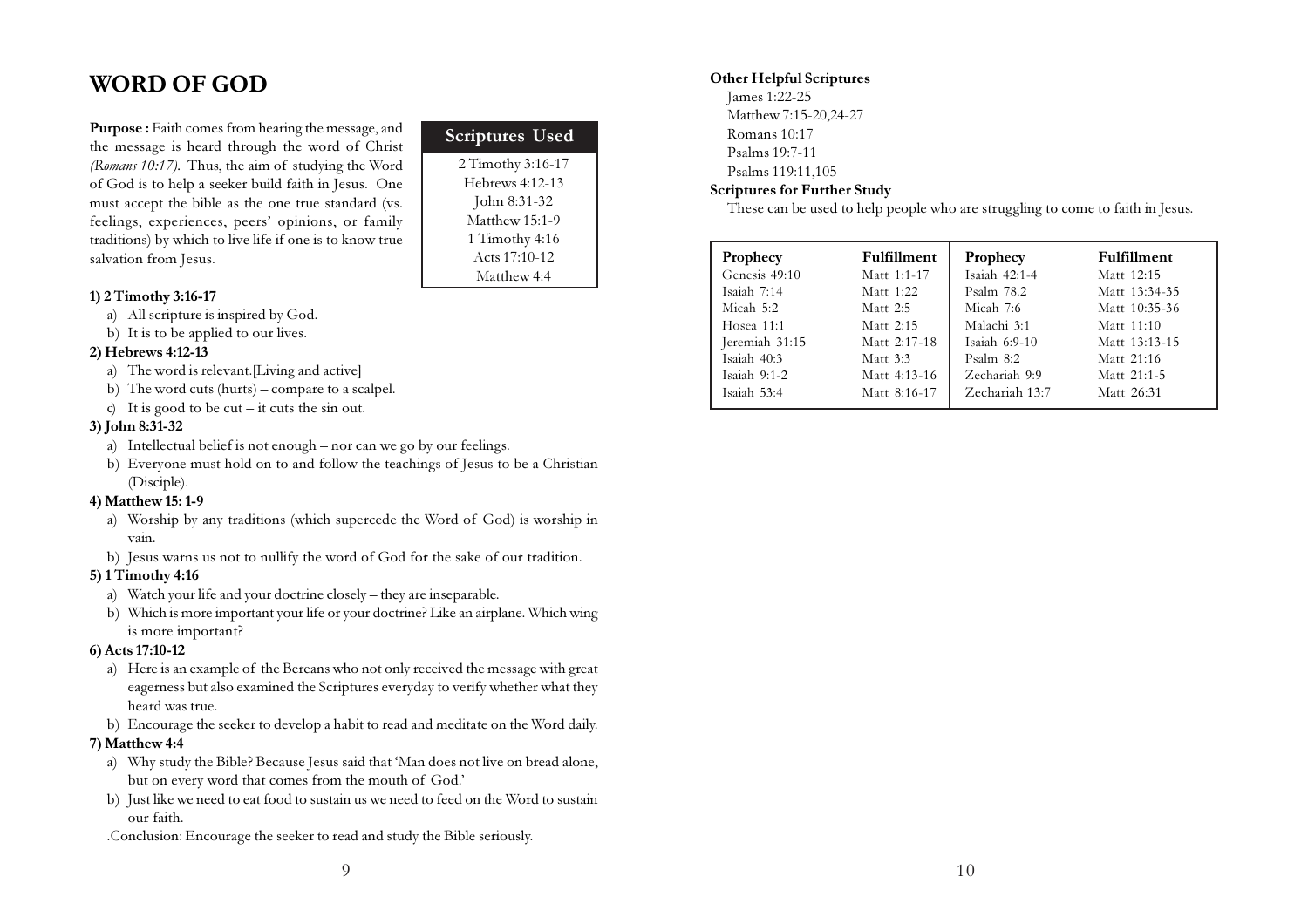## SIN

Purpose: While we want all seekers to be saved by grace, there is no grace if we perceive no sin. Of course, all have sinned (Romans 3:23); therefore, we all desperately need the grace of God (Romans 6:23). Thus, the aim of this study is to help seekers to see themselves as our Holy God sees them: utterly sinful and separated from our God. This realization brings about a desire for both forgiveness and repentance. 1) Isaiah 59:1-2

| <b>Scriptures Used</b>    |
|---------------------------|
| Isaiah $59:1-2$           |
| Romans 3:23               |
| Romans $6:23$             |
| Galatians 5:19-21         |
| Mark 7:21-23              |
| James 4:17                |
| James 5:16 and 1 John 1:9 |

C: Our sins separate us from God. When we sin it is as though we create a wall between God and

us. So it is not God's fault. We have to break this wall of sin to get close to God. Draw a diagram of the wall of sin and explain.



#### 2) Romans 3:23

- C: How many people have sinned? Everyone has sinned.
- C: So we all need forgiveness for our sins. One lie you tell you become a liar so one sin you do you are a sinner. You don't have to do many sins to be a sinner. So all of us are sinners. We are no different from others. We all need forgiveness.
- C: When we compare ourselves with others how do we feel. We feel we are better than others are but we all fall short when we compare ourselves with God. We can never reach to the glory of God no matter how good you are. We all fall short.

#### 3) Romans 6:23

- C: For all our sins we deserve death (Spiritual death not physical death). Means we deserve eternal separation from God and be thrown in to hell.
- C: But we can break the wall of sin through Jesus Christ. He can give us eternal life. He can forgive us all our sins.

What are the sins that Bible talks about? There are sins of omission [James 4:17] and sins of commission.

#### 4) Galatians 5: 19-21

#### Sins of commission

Sexual immorality –Sexual sins

#### Lust

Teasing Girls – passing rude remarks, standing behind women in the bus, touching them deliberately etc.

Pornography – bad movies, internet, books, photos etc. Masturbation

Sex outside of marriage – neighboring person, boy friend/girl friend, going to prostitutes etc.

Incest- sex with family members, cousins, aunts, uncles, relatives, brother or sister etc.

Homosexuality – sex with same sex people, touching each others private parts, masturbating one another, oral sex, anal sex etc.

Child abuse – sex with children, using children for self sex gratification, putting children on the lap, oral sex etc.,

Impurity – telling lies about yourselves, your family, your background, cheating in exams, making false certificates, using bad language, stealing.

Debauchery – indulgence, self-gratification, anything too much, sleeping too much, laziness, eating too much anything in excess is debauchery.

Idolatry – Worshipping idols, photos, paintings, stones, gurus or putting anything or anybody above God.

Witchcraft – black magic, believing in any other power other than God himself.

Putting your trust in Palmistry, Astrology, and Horoscopes, Believing that hands and stars control our lives than God is sin.

Hatred – not forgiving, enmity, property fights, hating any body who hurt you even is wrong.

Discord – having friction in relationships. Do you have any unresolved conflicts in your life, marriage? Jealousy – being possessive

Fits or rage – Being so angry you use abusive language, throw things at people, beat up people slam the door etc.,

Selfish ambition – only concerned about self, not concerned about others, only worried about self career and job and what one can do and get.

Dissension's – quarrels, disagreement.

Factions – forming a group of dissident's, forming a rival group within a group.

Envy – covet others possessions or achievements, not happy for others advancements, not being content with what God has given you.

Drunkenness – over indulgence on alcohol, taking drugs, tobacco chewing, cigarettes, pan parag etc.,

Orgies – wild partying, doing anything evil in a group.

#### 5) Mark 7: 21-23

- C: Sin comes from within our hearts. So who is responsible for our sins? Us
- Q: Can we blame others, circumstances or environment for our sins? No! We have to take personal responsibility for all our sins. Yes others do influence us to do wrong but to do wrong or right is entirely under our control.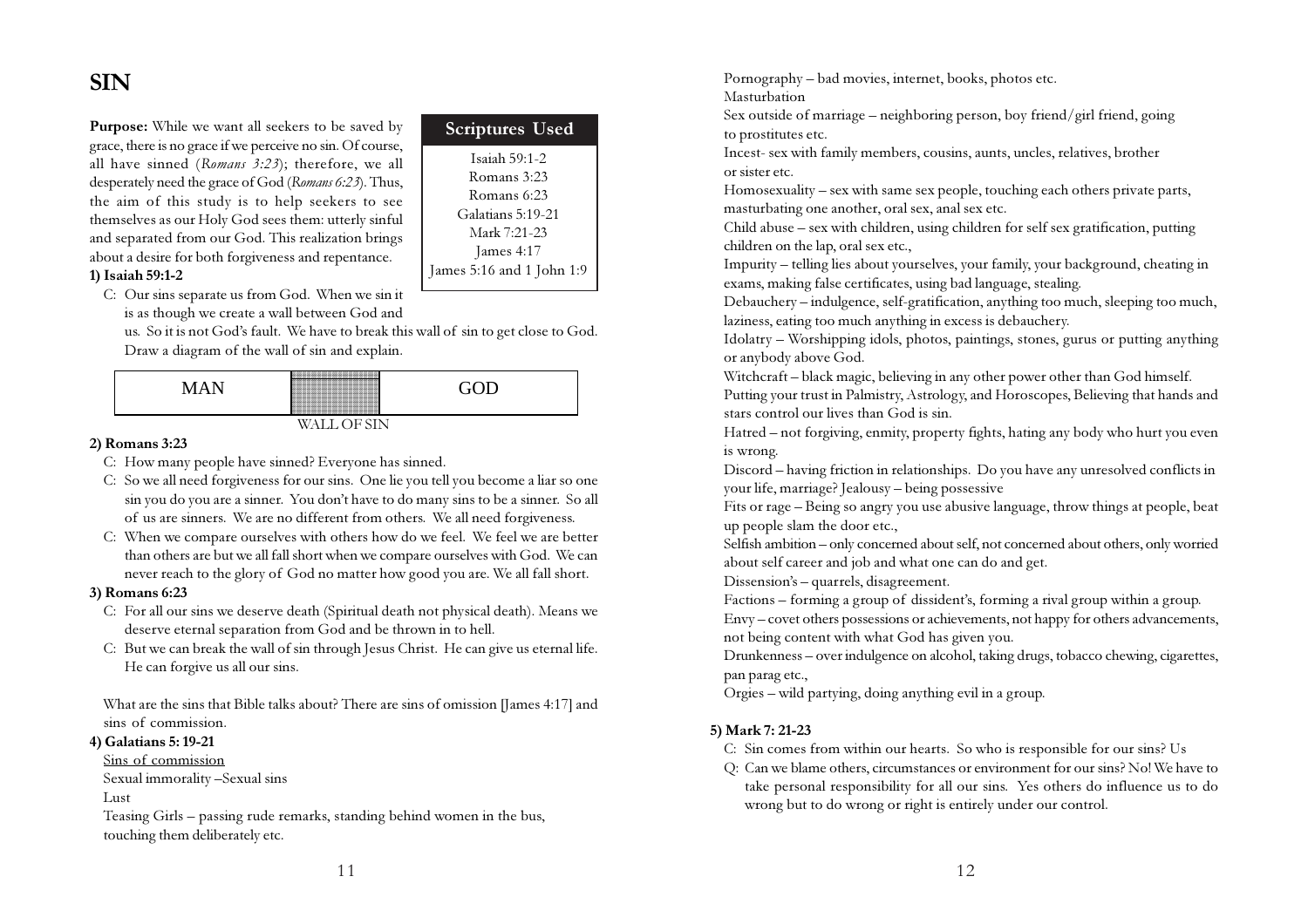#### 6) James 4:17

Sins of omission – if you don't do what you know you ought to do then you sin.

#### 7) James 5:16 and 1 John 1:9

- C: Both these scriptures talk about confessing our sins. It is God who forgives our sins.
- So we need to confess[acknowledge/admit] our specific sins to God.[Psalms 32:1-5]
- Scripture directs us that we openly confess our sins to another brother or sister for godly counsel and intercessory prayer.
- It also would mean we confess[admit and apologize] our sins to the person we have sinned against.

Suggested Exercise: If willing, encourage the seeker to write down a list of all their specific sins as much as they remember so that they can get in touch with their sin against God and people. Or we can suggest them to write a letter to God specifically confessing their past sins. We need to encourage them to bring it for the next study.

#### CONCLUSION:

How do you feel about confessing your specific sins? Have you been open about your life to anyone before? We can share our specific sins to the seeker and set an example of confession.

#### Other Helpful Scriptures

- 1. Psalms 32:1-5
- 2. Proverbs 28:13
- 3. John 3:19-21
- 4. Acts 3:19
- 5. 2 Timothy 3:1-5
- 6. Hebrews 4:13
- 7. 1 John 1:5-10

## THE CROSS

Suggestion: Show the movie" Passion of Christ" first before you teach the lesson.

Purpose : " For God so loved the world that he gave his one and only Son, that whoever believes in him shall not perish but have eternal life. For God did not send his Son into the world to condemn the world, but to save the world through him." (John 3:16-17) Here, the gospel message reaches its peak. We are saved through grace. We are saved through Jesus' loving sacrifice. Be sure that the seeker has seen his/her need for

| <b>Scriptures Used</b> |
|------------------------|
| Mark 14:32-65          |
| Mark 15:1-20           |
| Luke 23:32-34          |
| Mark 15:37-57          |
| 1 Peter 2:21-25        |
| 2 Corinthians 5:14-15  |
|                        |

grace, and this study in grace will be powerful. It's also important for the seeker to understand his/her responsibility for Jesus' death. Establishing *personal* responsibility will later reap great gratitude and joy for Jesus' personal love and forgiveness. This is a very serious study, where we'll be looking at the physical, emotional and spiritual sufferings of Jesus as he went on the cross. Let's pray.

#### 1. Mark 14:32-42

- Q: How was Jesus feeling at this time? (Deeply troubled and sorrowful overwhelmed with sorrow to the point of death)
- Q: Did Jesus want to go to the cross as he started to Pray? (No.) What was Jesus attitude by the end of his prayer (v.42)? (He was ready to die) In the same way, you need to be ready to overcome your struggles by praying until your heart changes.
- Q: Have you ever been letdown by a friend when you really needed him? \*\* SHARE
- Q: Do you know why Jesus was doing all this? (Because he loves us. Because of our sins; our lies, our pride, our selfishness.)

#### 2. Mark 14:43-50

Q: Judas betrayed Jesus. Have you ever been betrayed? \*\*SHARE

Q: If Jesus had wanted to, what could he have done here? (Sent down 12,000 angels to destroy them (Matthew 26:53)

Q: What did all the disciples do when Jesus was arrested (v.50)? (They all deserted him and fled.)

Q: Have you ever felt lonely, like no one in the world cared about you? \*\*SHARE Q: Do you know why Jesus was doing all this? (Because he loves us. Because of our sins: our lies, our pride, our laziness etc.)

#### 3. Mark 14:53-65

Q: Jesus went to trial here. What kind of trial was it? (An unfair trial)

Q: Have you ever been unjustly treated? \*\*SHARE How do we respond?

Q: Out of all the people he had healed in the past three years, did anyone come to Jesus defense at his trial?

Q: Have you ever felt unappreciated, that no one noticed the good things you had done? \*\*SHARE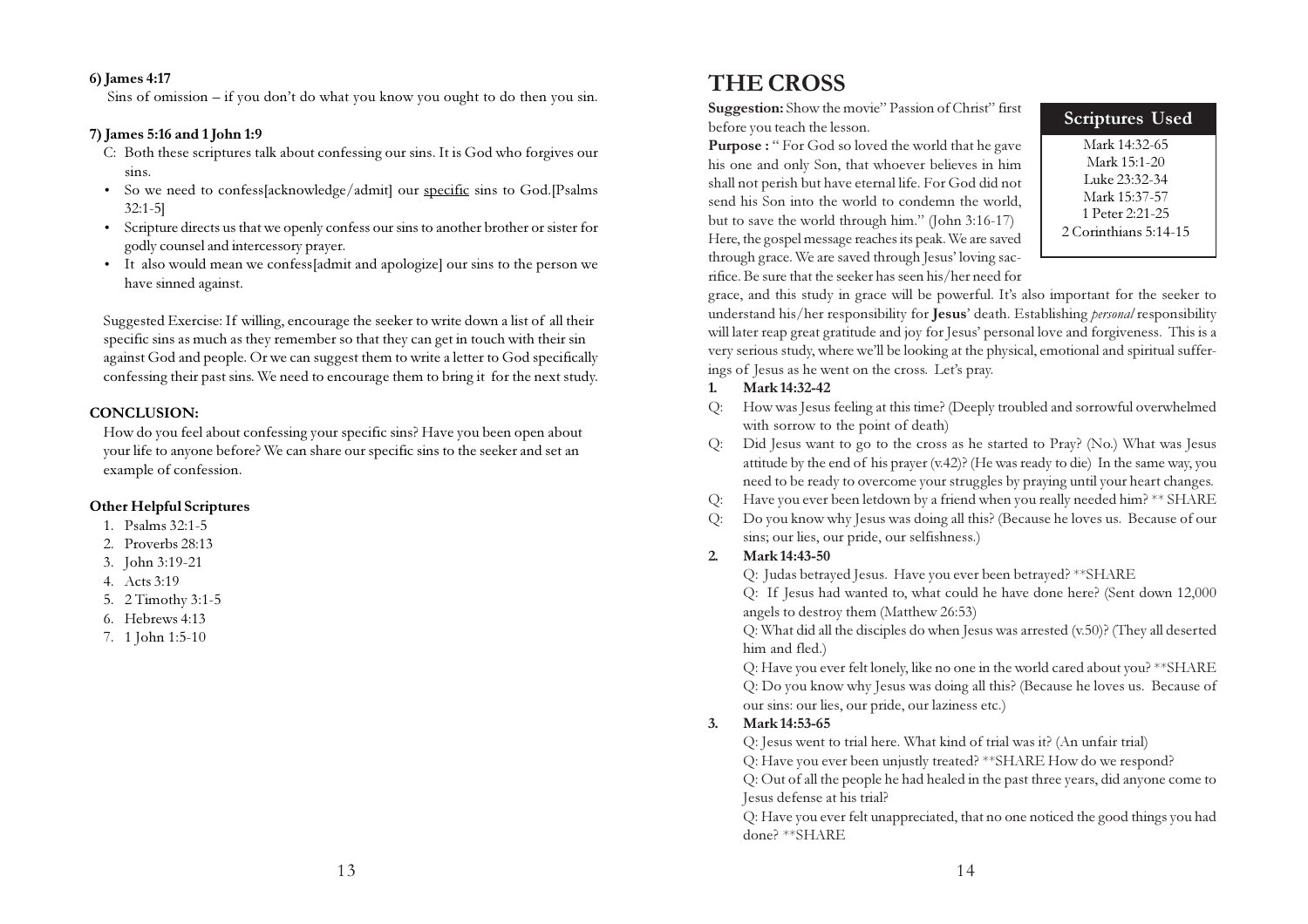Q: They blindfolded Jesus mocked him, spat on him and beat him. Have you ever been spat upon? Have you ever been beaten?

Q: Do you know why Jesus was doing all this?(Because he loves us. Because of our sins: our immorality, pride, our anger etc.)

Q: Next, they asked Peter if he knew Jesus. Three times he denied him. The Bible says in Luke 22:54-62 that Jesus knew it, and he looked right at Peter. Peter then went out and wept bitterly.

Q: Have you ever overheard someone talking badly about you behind your back? How did you feel? \*\*SHARE

Q: Do you know why Jesus was doing all this? (Because he loves us. Because of our sins: our lies, drunkenness, our lust etc.,

#### 4. Mark 15:1-15

C: Jesus has been up all night, beaten and spit upon. Now he faces yet another trial. Q: Jesus was compared to a murderer (Barabbas). The crowd was asked to choose between them. How do you think he felt?

- Q: Pilate was sitting in the judge's seat. He had to make a decision about Jesus. Do you think he liked Jesus?
- Q: Pilate tried to reason with the crowd ("what crime has be committed"?) Did they like him? (No, they shouted louder)
- Q: How do people respond when they are losing an argument? (Shout)
- Q: According to Matthew 27:24, Pilate tried to wash his hands of the matter. Did that make him innocent? (No. Pilate wanted innocence, but he was not willing to pay the price. So his indecision became a NO decision against Jesus)
- The Bible says Jesus was flogged. Do you know what flogging is like? (They strip you. They make a leather whip with bones or glass at the end and they whip you again and again. The blood flows. The pain is intense. And they whip you until your back is like minced meat.)
- And each time the whip came down, do you know why Jesus was willing to go through all this?(Because he loves you. Because of our sins: our smoking, our selfishness etc.)

#### 5. Mark 15:16-20

Q:They took Jesus and all the soldiers mocked him. Have you seen a group of people encircling someone and mistreating him?

- C: They stripped Jesus and put a robe on him. Then they put a crown of thorns on him on the head with a staff. Then they took off the robe and led him away to be crucified.
- Q: What happened to the crown of thorns as they beat him? (It dug deeper and deeper into Jesus scalp causing great pain.)
- Q: How did the back of Jesus feel when they ripped the robe off him?(Very painful– like ripping a stuck Band-Aid off a wound).
- Q: Do you know why Jesus was doing all this? (Because he loves us. Because of our sins; immorality, our drunkenness etc.)

#### 6. Luke 23: 32-34

- C: They put the cross on Jesus raw back and made him carry it. Then they stripped him and put nails through his wrists and ankles. He was then hoisted up on the cross, naked. And he went up and down all day long. His raw back rubbed against the cross. He was in agony.
- Q: Do you know how someone who is crucified dies? (They can't breathe so they pull themselves up using the nails. But then the pain is incredible, so they sag back down. This continues until all their energy is gone and then they painfully suffocate.)
- Q: Do you know why Jesus was doing all this? (Because he loves us. Because of our selfishness, our smoking, our anger etc.)
- Q: After you've had a terrible day, what are the first words that come out of your mouth? (Angry bad words.)
- C: Let's look at the first words that Jesus said on the cross: Q: In v.34 what did Jesus say? (Father, forgive them...")
- Q: Even as he died who was he thinking about? (Us-v.34)
- Q: Who deserved to die on the cross Jesus or us?
- Q: There were two thieves. According to Matthew 27:44, both of them heaped insults on Jesus, Yet here, one thief looked at the other thief and turned to Jesus with a repentant heart. And Jesus forgave him. This really does reveal the heart of God. God loves us. Jesus could have sent him to hell but he didn't. And today, you too can be forgiven. Jesus isn't here in person, but he's given us the Bible to show us the way of salvation.

#### 7. Mark 15:37-57

- C: Here we see Jesus dying. He cries out in pain, "My God, my God! Why have you forsaken me?"
- The Bible says God was with Jesus from the beginning. Why did Jesus say here that God had forsaken him? (Because of sin) Let's turn to 1 Peter to explain this further.

#### 8. I Peter 2:24

- Q: When Jesus died on the cross what did he bear? (Our sins)
- Q: How do you feel when you sin? (Guilty, sad, painful)
- C: Imagine feeling the guilt of all your sins at one time. Then imagine feeling all the sins of all men. All the rapes; all the lies; all the murders; all the injustice. Jesus felt the guilt, the pain and the anguish of all our sins, for all time. He felt as if he had done them all. And because sin separates us from God (Isaiah 59:1-2, Colossians 1:21), God was not with Jesus as he died on the cross. He died alone. Our sins separated him from God.
- Do you know why Jesus was doing all this? (Because he loves us. Because of our sins; evil thoughts, cheating, anger etc.)
- C: There is a story that may help you understand the cross better. Father/Son Illustration: God the father and his Son Jesus were looking down at the world. They saw all the people. They saw you and me. And Jesus said, "Father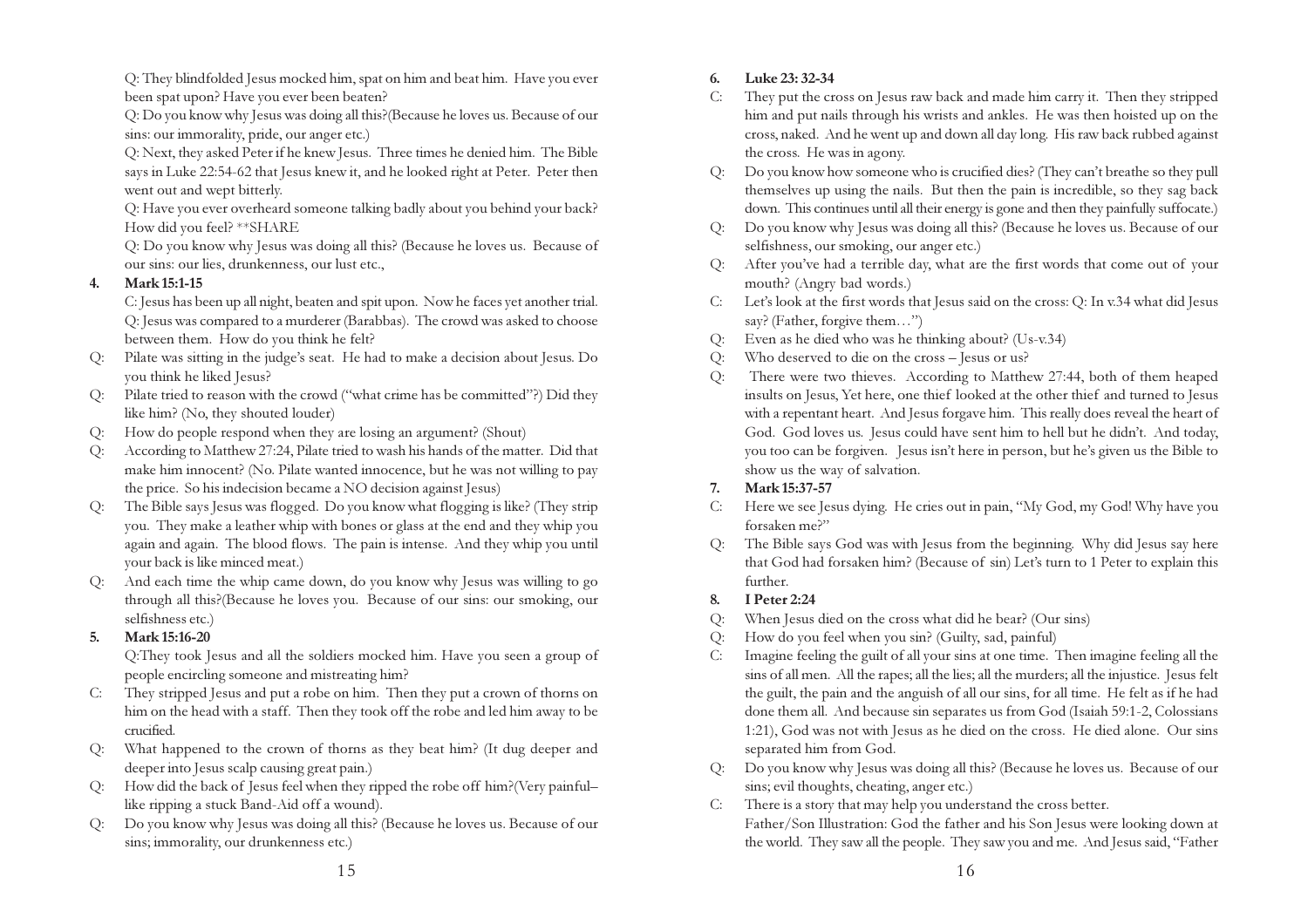How can we help them? I love them, what can I do?" God said "Son you don't understand – they are not like us". But Jesus said, "Father, I'll do anything for them- as long as you are with me." God said, Son, you don't understand. The only way to help them is if you go down to the earth yourself. You'll have to live like a man, eat like a man, get dirty and tired and sick like a man." Jesus said. "Father I love them, I will do anything as long as you are with me". God said "Son you don't understand. The people will laugh at you and reject you. Your own family will think that you are crazy. Your followers will desert you in the end and you'll be all alone." But Jesus said, "Father, I'll do it, as long as you are with me". God said, "Son you don't understand. The people will falsely accuse you. They'll beat you and spit on you and flog you. They will nail your bleeding naked body to a cross, and you will die." Jesus said, " I will do anything, as long as you are with me." But God said, "Son you don't understand. As you hang on the across in agony you will bear the sins of the world. You will feel their guilt, their shame, their pain; and their sins will separate you from me. In your greatest hour of need I will NOT be with you." And Jesus said, "Father, now I understand. I'll go."

Q: Do you see how much Jesus love us? \*\*\*\***Read the Medical Account**\*\*\*\*

#### 9. 1 Peter 2:21-25

- Q: According to V.21, why did Jesus have to suffer so much? (To set us an example that we should be like him.) He was without sin till the end.
- Q: Do you realize that Jesus died just for you? Do you understand that even if you were the only one on earth, he still would have died for you?
- Q: Are you willing to suffer for being a Christian? Are you willing to endure opposition?
- Q: According to V.24 why did Jesus bear our sins? (So that we might die to sins and live for righteousness)

#### 10. 2 Corinthians 5:14-15

- Q: What motivated Paul to follow Jesus with all his heart? (Love)
- Q: Do you know what motivates us to be so committed? \*\* SHARE
- Q: According to v.15, why did Jesus die? (So that we would no longer live for ourselves but for Jesus)
- Q: Whom do most people live for? (Themselves). Q: Up to now, who have you been living for? (Myself)
- Do you see why you need to be serious? Q: Now that you have seen how Jesus suffered, how do you feel?

#### CHALLENGE:

Be totally serious about changing your life and following Jesus. "…Live a life of love just as Christ loved us and gave himself up for us…"[Eph 5:1-2] Make no more excuses.

#### Other Useful Scriptures

Ephesians 5:1-2 Isaiah 53

## MEDICAL ACCOUNT OF THE CRUCIFIXION

Hanging, electrocution, knee capping, gas chamber, these punishments are feared. They all happen to day, and we shudder as we think of the horror and pain. But as we shall see, these ordeals pale into insignificance compare with the bitter fate of Jesus Christ: crucifixion.

No one is crucified to day. For us the cross remains confined to ornaments and jewelry, stained-glass windows, romanticized pictures and statues portraying a serene death. Crucifixion was a form of execution refined by the Romans to an exercise art. It was carefully conceived to produce a slow death with maximum pain. It was carefully conceived to produce a slow death with maximum pain. It was a public spectacle intended to deter other would-be criminals. It was a death to be feared.

#### Sweat like Blood

Luke 22:44 says of Jesus,

#### 44 And being in anguish, he prayed more earnestly, and his sweat was like drops of blood falling to the ground.

His Sweat was unusually intense because his emotional state was unusually intense. Dehydration coupled with exhaustion further weakened him.

#### Beating

It was in this condition that Jesus faced the first physical abuse; punches and slaps to the face and head while blindfolded. Unable to anticipate the blows, Jesus was badly bruised, his mouth and eyes possible injured. The Physiological effects of the false trails should not be underestimated. Consider that Jesus faced them bruised, dehydrated, and exhausted, possibly in shock.

#### Flogging

In the previous 12 hours Jesus had suffered emotional trauma, rejection by his closest friends, a cruel beating, and a sleepless night during which he had to walk miles between unjust hearings. Despite the fitness he must certainly have gained during his travels in Palestine, he was in no way prepared for the punishment of flogging. The effects would be worse as a result.

A man to be flogged was stripped of his clothes and his hands tied to a post above his head. He was then whipped across the shoulders, back, buttocks, thighs and legs, the soldier standing behind and to one side of the victim. The whip used the flagellum – was designed to make this a devastating punishment, bringing the victim close to death; several short heavy leather thongs, with two small balls of lead or iron attached near the end of each. Pieces of sheep's bone were sometimes included.

As the scourging proceeds, the heavy leather thongs produce first superficial cuts, than deeper damage to underlying tissues. Bleeding becomes severe when not only capillaries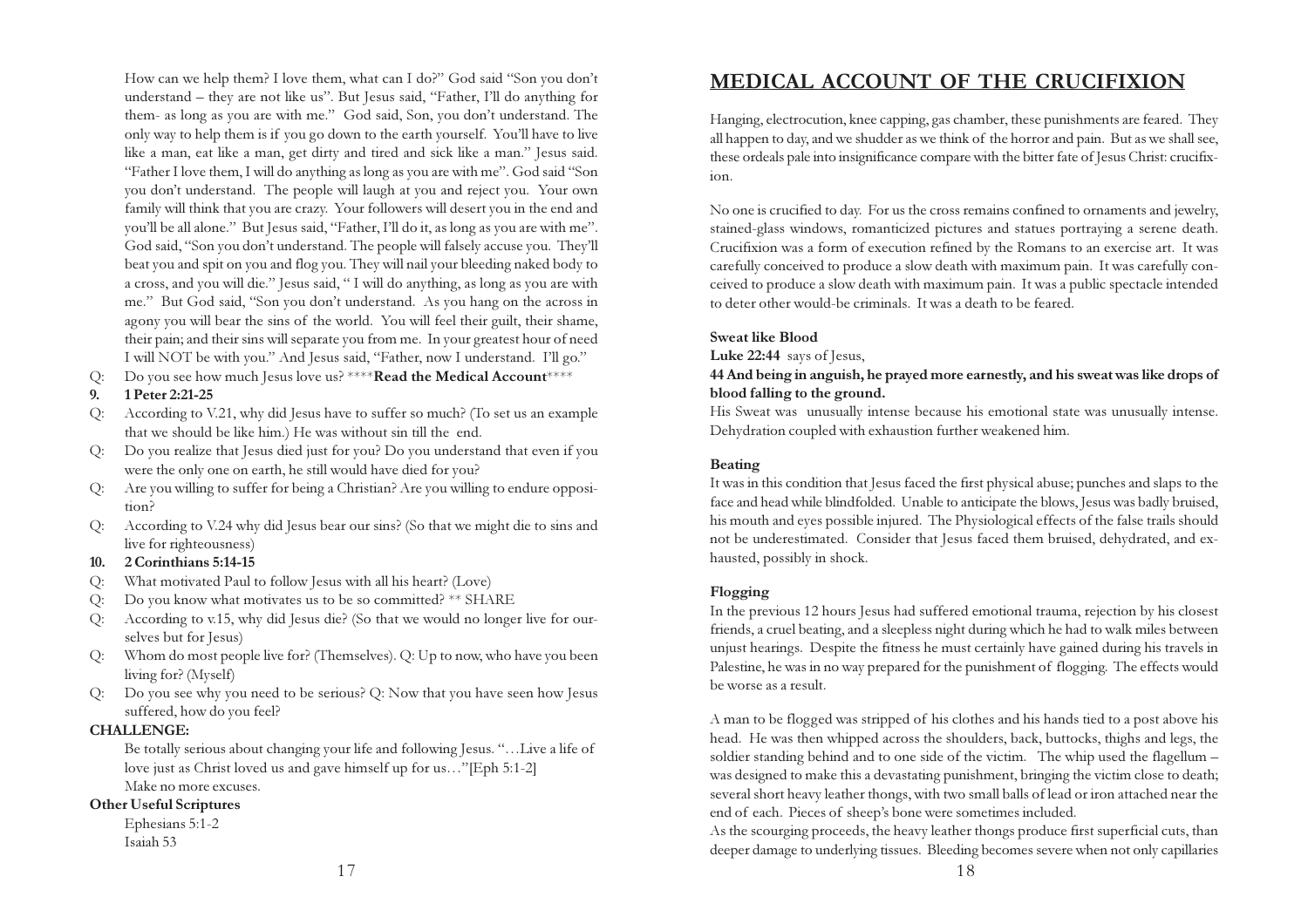and veins are cut, but also arteries in the underlying muscles. The small metal balls first produce large, deep bruises, which are broken open by further blows. The fragments of sheep's bone rip the flesh as the whip is drawn back. When the beating is finished, the skin of the back is in ribbons, and the entire area torn and bleeding.

The words chosen by the gospel writers suggest that the scourging of Jesus was particularly severe: he was certainly at the point of collapse when he was cut down from the flogging-post.

#### The Mocking

Jesus was allowed no time to recover before facing his next ordeal. Meddle to stand, he was dressed in a robe by jeering soldiers, crowned with a twisted band of thorny twigs, and to complete the parody, given a wooden staff as a king's scepter. Next, they spat on Jesus and struck him on the head with the wooden staff '. The long thorns were driven into the sensitive scalp tissue producing profuse bleeding, but even more terrible was the re-opening of the wounds of Jesus' back when the robe was torn off again. Further weakened physically and emotionally, Jesus was led away to be executed.

#### The Crucifixion

The wooden cross-used by the Romans was too heavy to be carried by one man. Instead the victim to be crucified was made to bear the detached cross bar across his soldiers, carrying it outside the city walls to the place of execution. (The heavy upright portion of the cross was permanently in position here). Jesus was unable to carry his load – a beam weighing 75 to 125 lbs. He collapsed under the burden, and an on looker was ordered to take it for him.

Jesus refused to drink the wine and myrrh offered him before the nails were driven in. (It would have dulled the pain) Thrown down on this back with arms outstretched along the cross bar, nails were driven throughout Jesus' wrists into the wood.

These Iron spikes, about 6 inches long and 3-8 inches thick, severed the large sensorimotor median nerve, causing excruciating pain in both arms. Carefully placed between bones and ligaments, they were able to bear the weight of the crucified man.

In preparation for the nailing of the feet, Jesus was lifted up and the cross bar fixed to the upright post. Then with legs sent at the knee, a single nail was used to pierce both feet, one foot being placed over the other. Again there was severe nerve damage and the pain caused was intense. It is important to note, however, that neither the wounds to the wrists or feet caused substantial bleeding, since no major arteries were ruptured. The executioner took care to ensure this, so that death would be slower and the suffering longer.

Now nailed to his cross, the real horror of crucifixion began. When the wrists were nailed to the crossbar, the elbows were intentionally left in a bent position so that the crucified man would hang with his arms above his head. The weight being taken on the nails in the wrists. Obviously this was unbearably painful, but it had another effect; it is very difficult to exhale in this position. In order to breathe out, and then take in fresh air, it was necessary to push the body up on the nailed feet. When the pain from the feet became unbearable, the victim would again slump down to hang by the arms. A terrible cycle of pain began; hanging by the arms, unable to breathe, pushing up on the feet to inhale quickly before again slumping down, and on and on.

This tortured activity became more and more difficult as Jesus back was scraped against the upright post, as muscle cramps set in because of the inadequate respiration, and as exhaustion grew more severe.

Jesus suffered in this manner or several hours before, with a final cry, he died.

#### Cause of Death

Many factors contributed to Jesus death. A combination of shock and suffocation killed most victims of crucifixion, but in Jesus case acute heart failure may have been the final trauma. This is suggested by this sudden death following a loud try, after only a few hours, a quick death, it seems (Pilate was surprised to find Jesus already dead). A fatal cardiac arrhythmia, or perhaps cardiac rupture, are likely candidates.

#### The Spear wound

Jesus was already dead as the executioners broke the legs of the criminals crucified alongside (in order to speed their deaths). Instead, we read that a soldier pierced Jesus side with a spear. Where on his side? The word chosen by John suggests the ribs, and if the soldier intended to make Jesus death certain, a wound to the heart was the obvious choice.

From the wound came a flow of 'blood and water' this is consistent with the spear blow to the heart (especially from the right side, the traditional site of the wound). Rupturing the pericardium (the sac surrounding the heart) released a flow of watery serum, followed by blood as the heart was pierced.

#### Conclusion

The detailed accounts given in the gospels combined with the historical evidence on crucifixion bring us to a firm conclusion; modern medical knowledge supports the claim of the scriptures that Jesus died on the cross.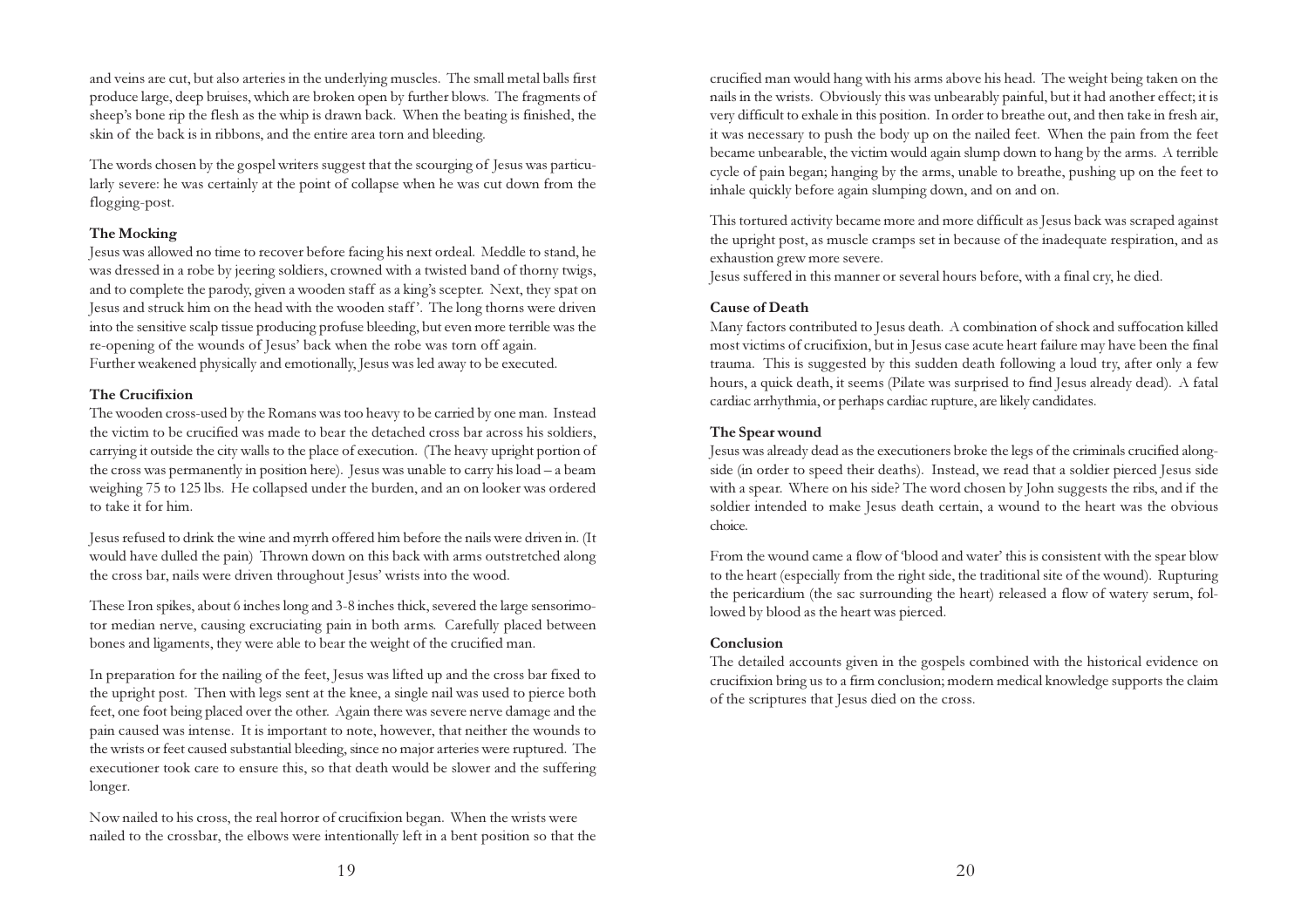## REPENTANCE

Purpose: After believing grace, the biblical response is to repent and be baptized for forgiveness of sins (Acts 2:36-38). The Greek word for repentance, metanoia, means "to change ones mind or purpose".

- OQ: How are you? How do feel about having confessed your sins? Is there anything more you want to confess?
- C: Today we will do the repentance study. Do you know what is the meaning of repentance? It means, "to change ones mind or purpose". That is what you must do. It is not enough just to

confess your sins, but it very important you "to change ones mind or purpose" (repent) of your sins. Many feel repentance is a feeling. They say repentance means you just truly feel bad about your sins. But Bible teaches more than just a feeling. That is what we will study out today about true repentance according to the Bible.

Luke 13:5 Acts 26:20 Matthew 5:28-30 2 Corinthians 7:10 Ephesians 4:22-32 Acts 2:38 Psalms 51:1-17

Scriptures Used

#### 1) Luke 13:5

God gives us only 2 options: 1) Repent or 2) Perish

#### 2) Acts 26:20

- A) Paul preached repentance wherever he went.
- B) True Repentance is not just to give up sin but one must turn back to God.
- C) God and others will know one have repented by our deeds.[Change in words, thoughts and actions]

#### REPENTANCE DIAGRAM:

Repentance = Turning away from sin & turning to God



#### 3) Matthew 5:28-30

- A) We have to look at sin as sin. No small or big sin. Even lust is adultery.
- B) We have to "cut-off" our sins. You have to hate your sin only then you will change. Is there any sin in your life you still don't hate?

WARNING: If you have any liking towards any sin still, you may give it u temporarily but will go back to it again!.

#### 4) 2 Corinthians 7:10

Generally we always feel bad about sins. Bible says we can have 2 different types of sorrow towards sin.

- 1) Godly sorrow is that you really feel bad for your sins and it brings true and lasting changes and you never do it again. This leads to salvation.
- 2) Worldly sorrow is you feel bad for the sins but you don't change. You do the same sin again. This leads to death (hell)

#### ILLUSTRATION: CAUGHT WITHOUT A TICKET

#### 5) Ephesians 4:22-32

Scripture specifically says we need to "put-off " old self with its desires and practices. It is not enough to put-off or stop our old sinful desires and practices. We need to "put-on" new self. In other words we need to replace our old bad habits with new right habits or attitudes. Replace bad thoughts by righteous thoughts[renewing our mind].

Eg: v.25 Put off falsehood or lies and replace it [by putting-on ] by speaking the truth.

V.28 Put off stealing[old practice] replace it by getting a job and by sharing with those in need.

V 29 Put off unwholesome talk and replace it with talk that will build and benefit others.

V 31-32 Put off bitterness, rage and anger, brawling and slander, and malice and replace it with [put on] kindness, compassion and forgiveness.

This is how we can change.

Now what do I do after repentance?

#### 6) Acts 2:38

C: First repent and then get baptized, only then your sins will be forgiven, are you ready for this?

#### 7) Psalms 51:1-17

Read this Psalms as a prayer at the end of the study and encourage the seeker to be broken before God about his sins like David was about his sins. Let us pray.

#### Extra Repentance Lesson

#### Luke 13:5

God gives us only 2 options: 1) Repent or 2) Perish just like Heaven or Hell, you are in light or in the darkness. There is no gray area for God. If you don't repent you will perish! Which option you like?

#### What Repentance is not

- 1. Not just feeling guilty Acts 24:25
- Felix felt guilty but did not repent.
- We feel guilty about our sin. This feeling comes before repentance, but is not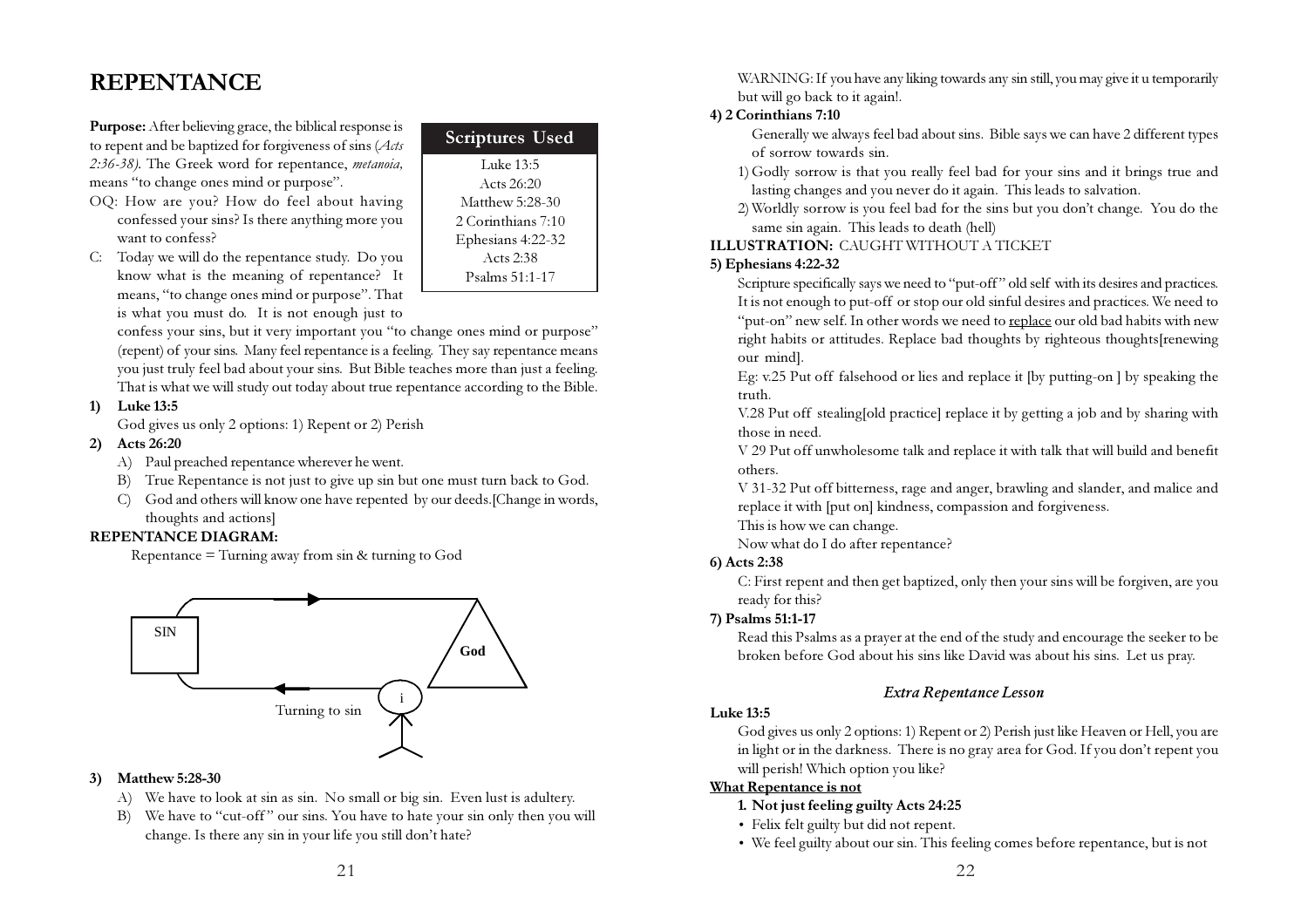repentance itself.

#### 2. Not just being sorry for your sin 2 Cor 7:10

- Some people are sorry because of the consequences of their sin or because they have been caught.
- Many are sorry not for what they have done wrong, but for the penalty they receive for being caught.

#### 3. Not just trying to be a good person Is 64:6

- Many people try in their own strength to become a better person and change their way of life.
- Any self-effort has a root of self-righteousness in it, which does not acknowledge the need for God and of repentance from sin.

#### 4. Not becoming religious Lk 18:9-14

- The Pharisees were extremely religious in behavior and in practice.
- They fasted and prayed and attended many religious ceremonies and tithed;\ yet never repented.

#### 5. Not just knowing the truth James 2:19-20

- Having intellectual head-knowledge of truth does not necessarily guarantee that truth has become a living reality in one's life.
- Believing with the head and believing with the heart are different. [Rom 10:9-10]

#### What true repentance is

- 1. Being sorry to God for your sins Ps 51:1-4, Ps 38:8
- True repentance is a sorrow not just toward one's self, or toward another person, but first and foremost it is true sorrow towards God.
- 2. Being truthful about your sins Ps 32:5, 1 John 1:9, James 5:16
- 3. Renouncing your sin Prov 28:13
- 4. Hating sin Matt 5:29-30
- 5. When possible, paying back to others what you owe Luke 19:8

#### What Repentance involves

- 1. Turning from sin Gal 5:19-21,Eph 5:5, Zech 1:4
- 2. Turning from the world 1 John 2:15, James 4:4
- 3. Turning from yourself 2 Cor 5:15, Lk 14:26
- 4. Turning to God Acts 20:21, Acts 26:20, Zech 1:3
- 5. Putting off old-self and putting on new self Eph 4:22-32, Col 3:5-14

#### Conclusion: Acts 2:38

C: First repent and then get baptized, only then your sins will be forgiven, are you ready for this?

#### USEFUL SCRIPTURES TO HELP PEOPLE REPENT SPECIFICALLY

These scriptures are to be used to deal with specific areas of repentance. Our goal is to make them see how their specific sins have hurt others and hurt God. In this study and help them to see how their sin has affected their character and challenge them to make those character changes.

9. Homosexuality 1 Corinthians 6:9 10. Self righteousness/ Looking down on others Luke 18:9-14 11. Pride Phil 2:3 , Proverbs 13:10 12. Deep rooted selfishness 2 Timothy 3:1-5 13. Deep rooted bitterness Hebrews 12:15,Colossians 3:5-8 14. Marriage Issues Col 3:18, Ephesians 5:22-31 15. Deceit Proverbs 15:4 16. Relationship with boy friend / girlfriend Ephesians 5:3. 1. People who refuse to repent Romans 2:4 2. People who love the world James 4:4. 3. People who love money Luke 16: 13-15, Proverbs 15:27 4. Difficult to forgive Matthew 6:14-15. 5. Abortion Jeremiah 1:5 ; Psalms 139:13-16 6. Womanizing / Weak-willed women 2 Timothy 3:6-7,Ephesians 5:15-17 7. People who are lazy/Who do not want to work 2 Thes 3:10 8. Sexual abuse of children Mark 9:36,42;Luke 17:1-2.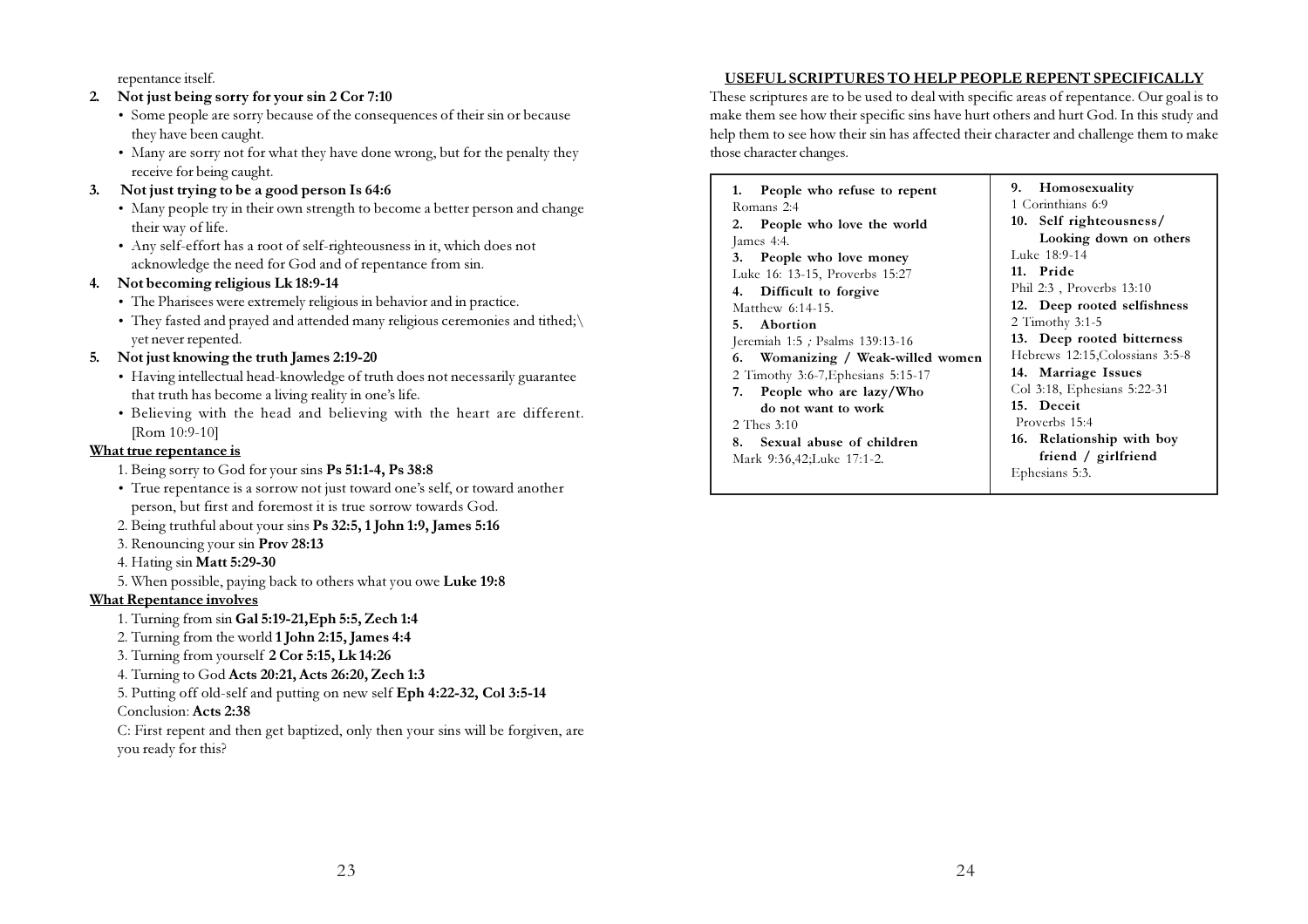## BAPTISM STUDY

Purpose : After preaching about the cross, Peter calls his hearers to repent and be baptized for the forgiveness of sins  $(Ats 2:38)$ . This study helps establish the link between Christ's sacrifice and our forgiveness of sins by means of baptism.

| 1) | <b>Acts 2:36-41</b> Peter preached that        |
|----|------------------------------------------------|
|    | One must believe and accept that Jesus is both |

Lord and Christ. One is personally responsible for the crucifixion

of Jesus.

The message cut to the heart of the hearers and they

asked "what shall we do?"

Peter replied that first of all one must repent of their sins and secondly get baptized for the forgiveness of their sins and to receive the gift of the Holy Spirit.

#### 2) John 3:3-5

Q: If we want to go to heaven, what must happen, according to Jesus? (We must be born again. We must be born of water and spirit)

Acts 2:36-41 John 3:3-5 Matthew 28:18-20 Romans 6:3-7 1 Peter 3:20-21 Acts 8:26-39 Acts 16:13-15 Acts 22:1-16

Scriptures Used

Q: When are we born of water and spirit? (At the time of baptism)

#### 3) Matthew 28: 18-20

Q: What kind of people should be baptized? (People who are old enough to be taught, understand and obey everything

Jesus commanded (v.20) Implies not infants and small children!)

C: Also we see baptism is a command of Jesus. We must obey His command.

#### 4) Romans 6:3-7

V.3, when we are baptized we are baptized into Jesus death.

V.4 when we are baptized We are buried with Christ.

We are baptized  $(v.4)$  so that we may live a new life.

When we are baptized our old self is crucified with Christ (v6)

When our old self dies, what are we set free from? (v.7) Sin





In baptism, we share in his death, burial, and resurrection



#### C: So we see that baptism is participation, by faith, in the death, burial, and resurrection of Jesus Christ. To become part of Christ we must get baptized.

(C: As we see in Eph 1:7, the blood of Jesus saves us. And Romans 6:3-4 show that in baptism, we come into contact with the blood by faith by being buried with Jesus)

#### 5) 1 Peter 3:20-21

Q: In the days of Noah, how many people were saved? (8)

Eight people were saved through water – what does this mean?

Just as the water made a separation between the sin on the earth and the eight in the ark, so baptism makes a separation between our sin and us. That is the reason that Peter says, "this water symbolizes baptism that saves us also."

Floodwater symbolizes baptism[not vice versa]. The Bible never calls baptism symbolic.



Q: According to V.21, what does baptism do? (It saves us)

Now let us look as some examples of people who got baptized in the Bible.

- 6) Acts 8:26-35
- Q: What was the eunuch doing on the way home? (Reading the Bible)
- Q: Was he humble or a proud man? (Humble he asked for help (V.30-31)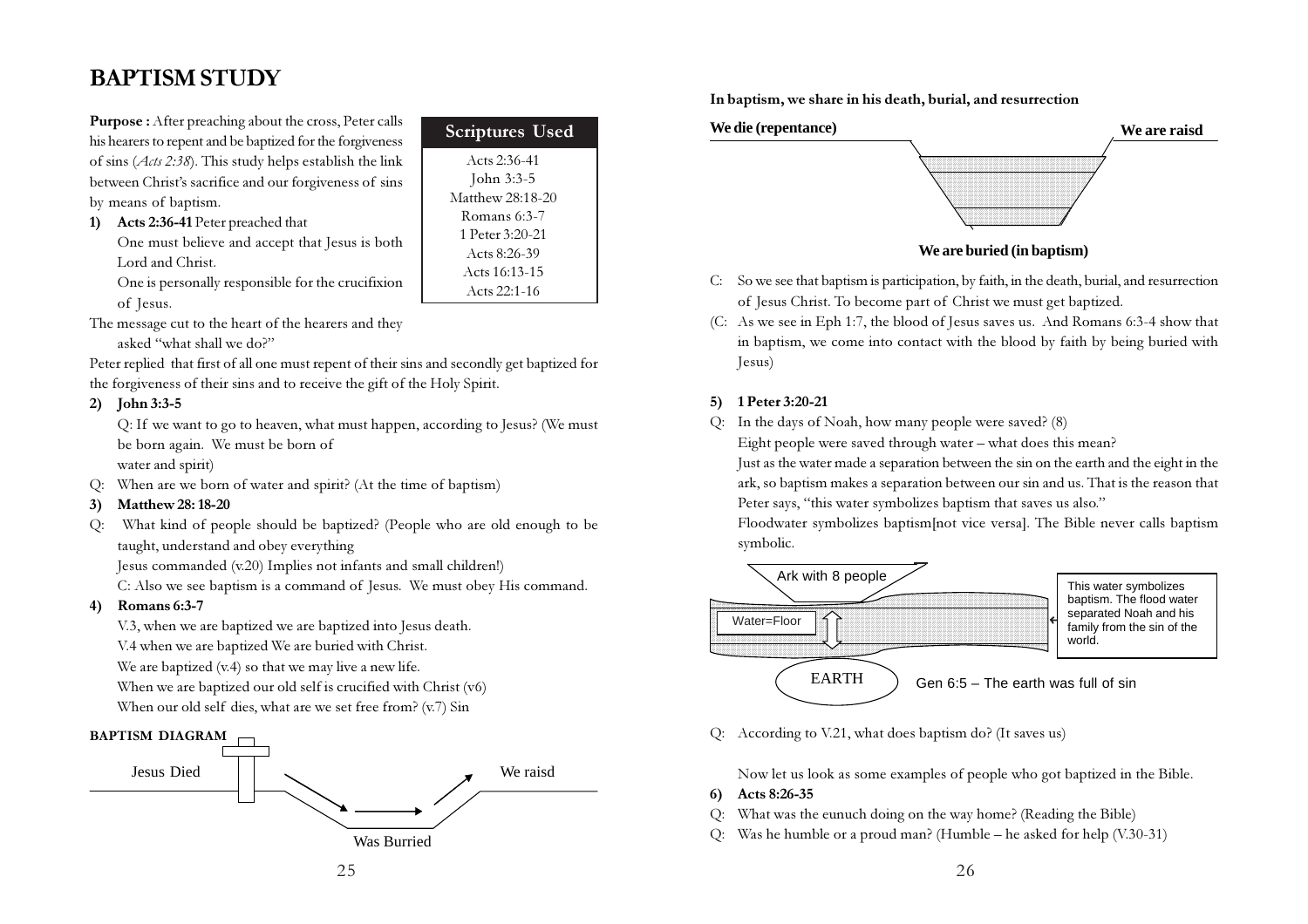Q: The eunuch was a good religious man. But he was not saved nor a true Christian. So they studied the Bible together in the chariot, just like we have been doing. Philip told him the good news about Jesus.

Q: What is the good news about Jesus? (He came, helped the people, died for our sins, was raised again and so we too

can be saved)

#### Acts 8:36-39

When they saw water, they both went down "into the water" and Philip baptized the eunuch (v.38). Baptism was by full

immersion- that is what 'baptize" means in the Greek.

- Q: Why did not the eunuch wait until they got back to Ethiopia? (He wanted to be forgiven immediately)
- C: So again, as in Acts 2, we see urgency before baptism and joy afterwards.

#### 7) Acts 16: 13-15 (For Women)

God opened her heart to respond to Paul's message.

- Q: How did she respond to the message? (Immediate baptism)
- Q: Why do you think she did not wait? (She wanted salvation)

#### 8) Acts 22:1-16 (For Everyone)

- Q: What was Paul like, before he was a Christian? (A violent persecutor of the Church)
- Q: What happened to him? (Jesus appeared to him)
- Q: Did he believe in Jesus, once he spoke to him? (Yes)
- Q: But was he saved yet? (No)
- Q: Did be obey Jesus? (Yes in V.10-11 Paul went to Damascus)
- Q: But was he saved yet? (No)
- C: According to Acts 9:9-12, for three days Paul did not eat or drink anything, and he was praying.
- Q: But was he saved yet"? (No. His sins had not been washed away)
- Q: When did Paul get saved? (v.16) (When he was baptized)
- Q: What is the purpose of baptism according to v.16? (To wash sins away)
- Q: Did Ananias want Paul to wait? (No, v.16 says, "What are you waiting for?")
- C: Once again we see urgency and joy as Paul was immediately baptized. (Acts 9:18)
- Q: What are you waiting for? When will you be baptized?

## CONCLUSION:

- Q: What do you think you need to do?
- Q: When do you want to get baptized?
- Q: Why do you want to get baptized? (To be saved, to be forgiven and to receive the gift of the Holy Spirit)

## JESUS IS LORD

Purpose : To teach what it means to make Jesus as our Lord. We confess at the time of baptism that Jesus is my Lord. What should that confession mean, how would that affect our life and choices we make in life. This study sets out what the 'call to follow Jesus' really means. What does it mean to say you are a follower? What is the heart of one who follows Him? What kind of commitment is meant to be demonstrated? What is the life of one who had decided to follow Jesus?

Scriptures Used

Acts 11:25-26 Mark 12:28-31 Luke 9:23-26 Luke 11:1-5 Luke 14:25-33 1 John 2:3-6 John 8:31-32 John 13:34-35 Matthew 7:21-23 Mark 1:16-20 Romans 10:9-13

For Christian Background people : You can ask "Are you a Christian? What makes you a Christian?[Let them answer] Today, we can learn through the scriptures

what makes one a Christian. First of all let us see where the word Christian first appears in the Bible.

#### Acts 11:25-26

- 1. How would you define the word "disciple" in a simple non-religious way?
- 2. According to this scripture is there any difference between the word "Christian" and "disciple"? No. They both mean the same. Disciple = Christian
- 3. Do you know how many times the word "Christian" is used in the NT?[ 3 times -Acts 11:26,Acts 26:28,1 Peter 4:16 ]
- 4. How many times is the word "disciple" used? [Over 250 times]

Let us look at some scriptures that define following Jesus.

## Mark 12:28-31

- 1. Most important two commandments are to Love God and then to Love our neighbor as ourselves.
- 2. Being a disciple is to have a loving wholehearted relationship with God and loving our neighbors.
- 3. When we understand these two commandments, then we can understand the expectation Jesus has from us to become his disciple.

#### Luke 9:23-26

- 1. Emphasize the heart that Jesus wants. This scripture tells us what Jesus expected of his followers.
- Denying oneself.
- Take up ones cross daily.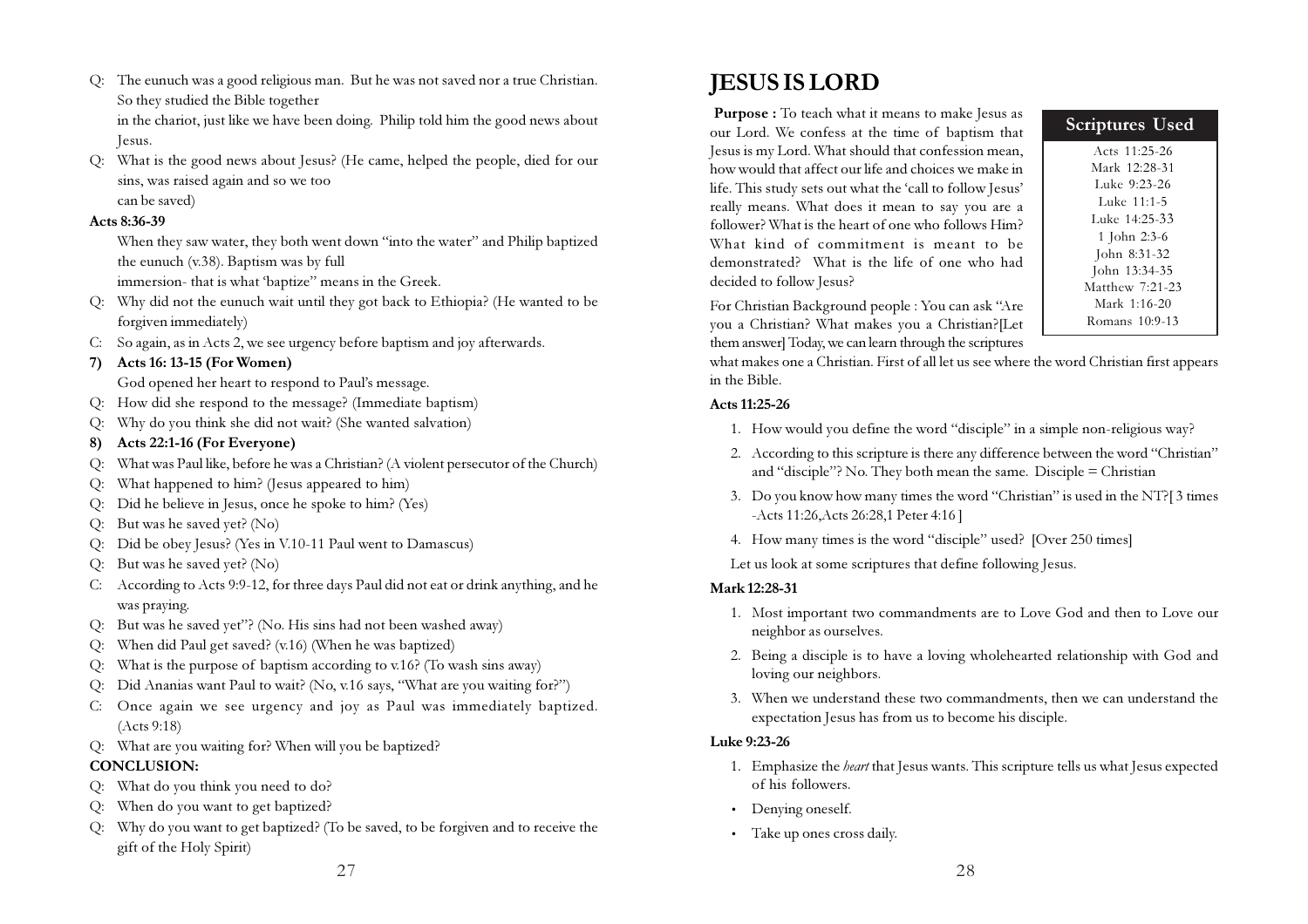- Willing to lose ones life for Christ.
- Not to be ashamed of Jesus or His words.
- 2. How do you feel about these demands of discipleship?
- 3. What does it mean to "deny yourself?" What does it mean to "take up your cross daily?"
- 4. What will you find difficult to give up to follow Jesus?
- 5. How can we be "ashamed of Jesus and His words?"

#### Luke 11:1-5

- 1. Jesus taught his disciples how to pray. He taught to call God "our Father".
- 2. Being a disciple is to have a personal relationship with God as our Father. We can build a relationship with God by talking to him by prayer and listening to Him through the Word.

#### Luke 14:25-33

- 1. Jesus should be loved above family relationships and own life.[Does not mean one must not respect parents or serve them]
- 2. Be willing to carry ones cross and still follow Jesus.
- 3. Count the cost before following. Following Jesus should be a serious, lifelong decision and not just an emotional, for the moment decision.
- 4. Willing to give up everything attitude should be there.

#### 1 John 2:3-6.

- 1. This scriptures tells us how we can know if someone is a Christian or not.
- 2. Someone who knows Christ, should obey Christ. Otherwise his claim is false. [Luke 6:46]
- 3. Sign of someone who is living in Christ is that he must walk as Jesus did.

#### John 8:31-32

- 1. Belief is not enough to be a disciple[Christian].
- 2. Obedience[hold to my teaching] is a must to be a disciple.

#### John 13:34-35

- 1. This is a New Command Jesus gives because he is asking us to follow his example of love.
- 2. The sign of being a disciple of Jesus is Love.
- Loving the lost by seeking and saving them, learning to be a fisher of men, obeying the Great Commission.[Matt 28:18-20,Luke 19:10, Mark 1:16-20]
- Loving the Poor.[Matt 25:32-46]
- Loving our family.<sup>[1 Tim 5:8]</sup>
- Loving the church.<sup>[1 Pet 1:22, Gal 6:10]</sup>
- $\bullet$  *Even* Loving our enemies. [Mat 5:44]

#### Mat 7:21-23

- 1. Making Jesus Lord means much more than saying the words.
- 2. It is not enough to be religious calling Lord, Lord or even prophesy and perform miracles.
- 3. We need to do the will of the Father for salvation.
- 4. Only one who does the will of the Father will enter the kingdom of heaven.

#### Mark 1:16-20

- 1. This scripture talks about the way Jesus called his first disciples Simon, Andrew, James and John and how they responded to the call.
- 2. How did Simon and Andrew respond? How did James and John respond?
- 3. How are you going to respond to the call of Jesus to follow him?
- 4. What does it mean to be 'fishers of men'?
- **Romans 10:9-13 –** We are going to confess at the time of baptism that 'Jesus is my Lord'. What does it mean to confess Jesus as Lord?
	- a) This confession is a declaration of our total commitment and devotion to Jesus Christ.
	- b) It means that I have decided to choose his will over my own.
	- c) It means that I have decided to obey him, whatever the cost.
	- d) Confession with our mouth alone is not enough, we have to believe with our heart.
	- e) [2 Tim 2:19-21]Confessing Jesus as Lord means one must turn away from wickedness and do good work.

Conclusion: Being a disciple of Jesus or making Jesus your Lord is having a loving, obedient and sold out relationship with him. We are willing to put our relationship with Jesus above all else.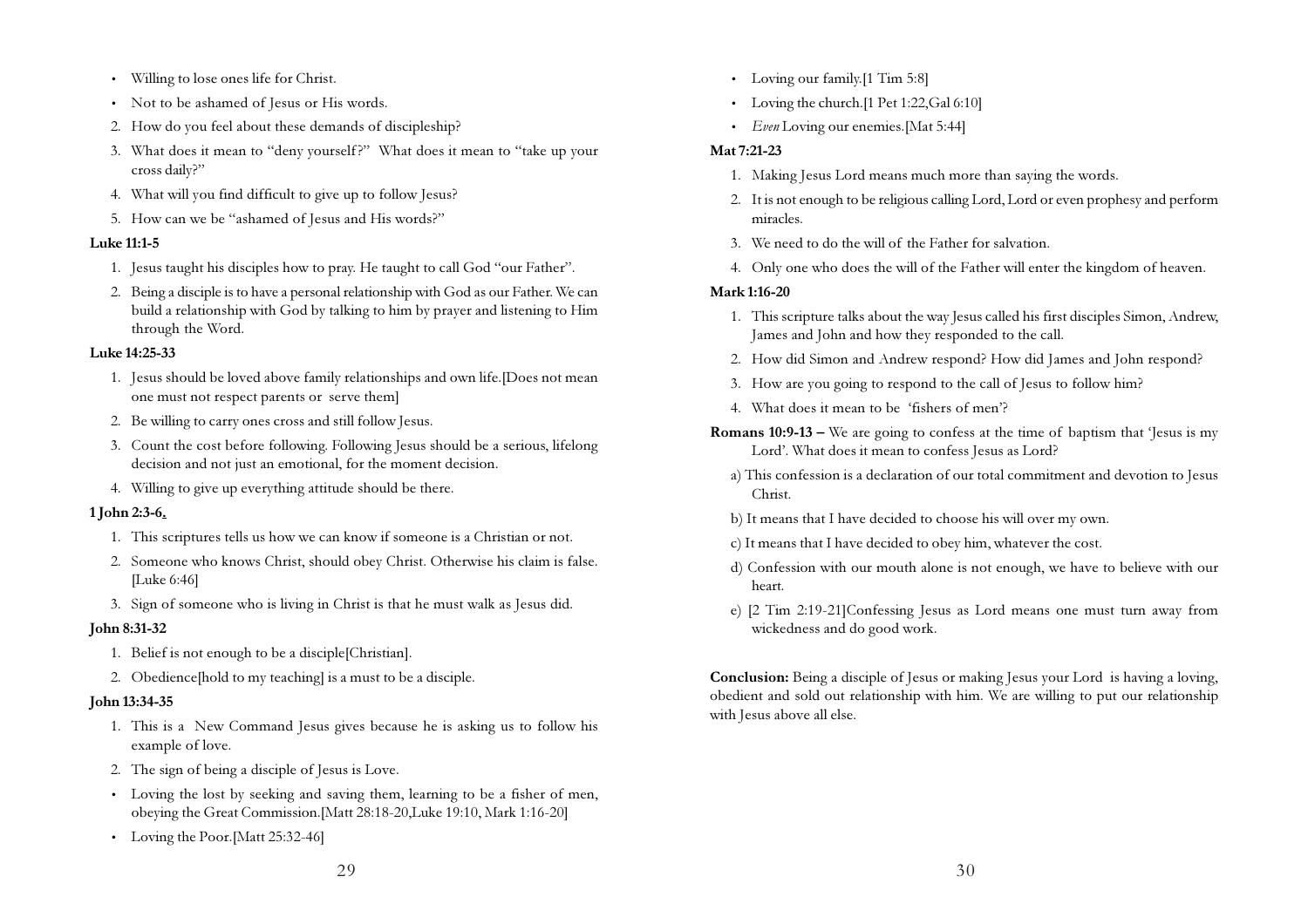## THE CHURCH

Purpose : Encourage the seeker that he/she will not be left to fend for one's self after baptism. Instead, Jesus baptizes us into the body, the church  $(1^{st}$ Corinthians  $12:12-13$ ) to be joined by a team of likeminded disciples in our devotion to Him. These brothers and sisters are meant to be a continual source of encouragement in our walk with Christ.

The Greek word for church is "ekklesia" which is a compound word meaning a calling out, an assembly.

#### 1) Colossians 1:18

- a) The church is the body of Christ.
- b) The body needs the head. Christ is the head of the church.
- c) The church is essential. One cannot say "yes" to Jesus and then say "no" to his church.

#### 2) 1 Corinthians 12:12-26

- a) All who have been saved are members of Christ's body
- b) We are baptized by one Spirit into his body.
- c) Every member of the body is important and needed.
- d) There should be no division in the body of Christ.
- e) We should have mutual concern for one another.

#### 3) 1 Timothy 3:15

- a) The church is God's household[family].
- b) Church is to be the pillar and foundation[base] of truth.

#### 4) Ephesians 2:19-22

- a) God's church is built on Christ as the cornerstone.
- b) Apostles and Prophets are the foundation.
- c) The Bible is the church's authority on matters of doctrine.

#### 5) Ephesians 4:11-16

- a) God provides his church with various ministers to prepare his people for works of service.
- b) God's desire is for his church to become mature and unified in the faith.
- c) His church grows when "each part does its work."
- d) How can God use you to build up his church?

#### 6) Hebrews 13:17

a) Church has appointed Leaders and one must submit to their authority.

| <b>Scriptures Used</b> |
|------------------------|
| Colossians 1:18        |
| 1 Corinthians 12:12-26 |
| 1 Timothy 3:15         |
| Ephesians 2:19-22*     |
| Ephesians 4:11-16*     |
| Hebrews 13:17*         |
| Hebrews 3:12-13        |
| Hebrews 10:24-25       |
| Acts $2:42$            |
| Colossians 3:12-17*    |
| Matthew 18:15-17*      |
| * Optional Scriptures  |

#### 7) Hebrews 3:12-13

- a) We are to see to it that our brothers are helped to stay spiritual.
- b) For that we are to encourage one another Daily.

#### 8) Hebrews 10:24-25

- a) We are to think about how to "spur" one another on in Christ. [Spur is also translated stimulate, provoke, stir up]
- b) We are to be devoted to the habit of meeting together (Acts 2:42).
- c) We are to encourage one another.

#### 9) Acts 2:42

a) The early church devoted [continued steadfastly] to the apostles teachings, fellowship, breaking of bread and to prayer. We need to imitate their devotion.

#### 10) Colossians 3:12-17

- a) These qualities should characterize our relationships in God's church: Compassion, kindness, humility, gentleness and patience.
- b) Bear with each other and forgive any grievances.
- c) Be thankful.
- d) Admonish and teach one another.

#### 11) Matthew 18:15-17

a) Jesus teaches how Christians are to resolve conflicts in the church.

Conclusion: Do you understand the plan of God for you to be part of His church? Do you understand what it means for you to be part of this church? In which way can you fulfill your responsibility as a member of God's church? How important do you see it is to attend church meetings?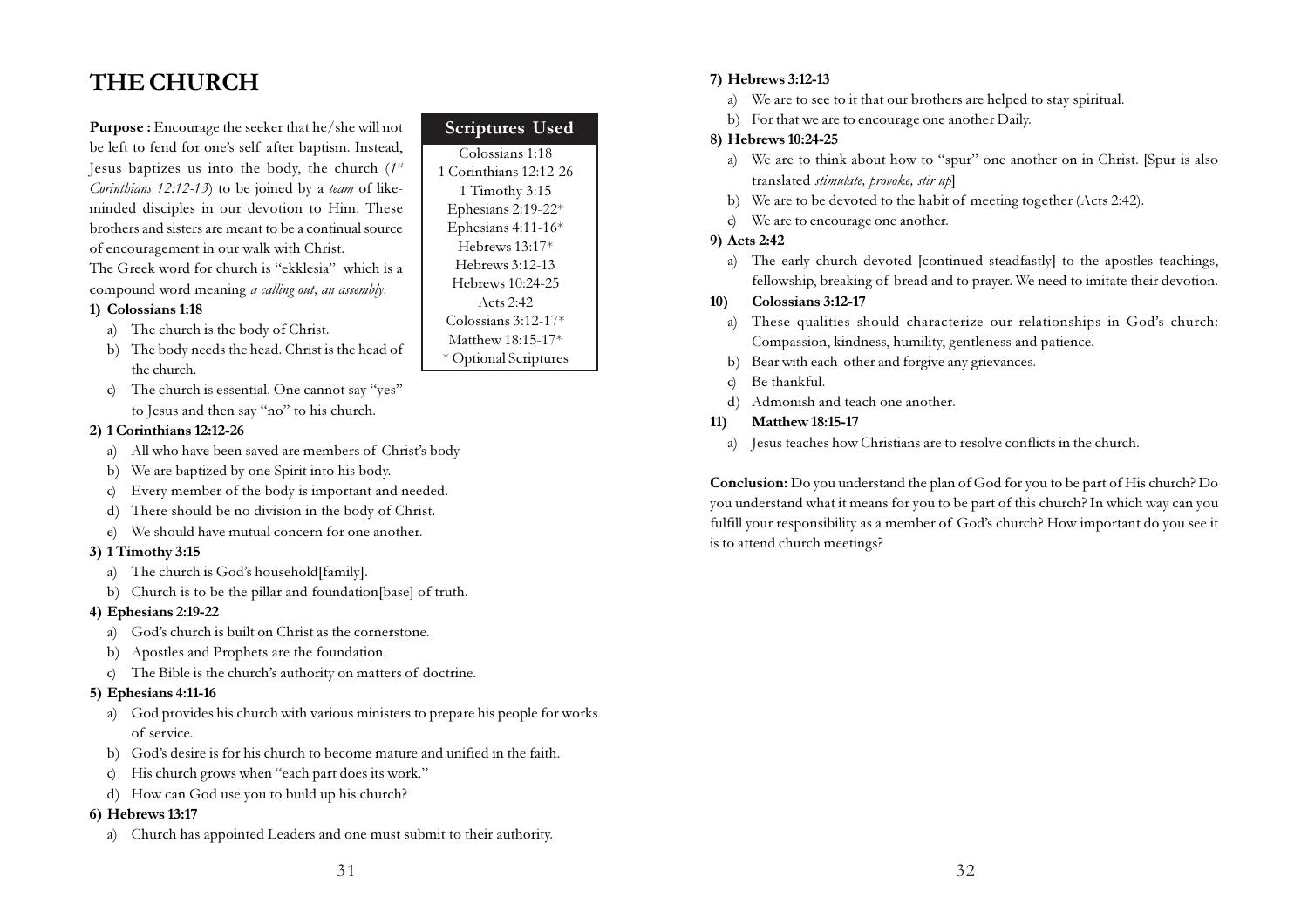## THE GREAT COMMISSION

Purpose: To teach Christians the importance of making Jesus' mission to seek and save the lost as their mission. To heed to the call to go and make disciples of all nations.

#### Matthew 5:14-16

Jesus taught his disciples that they are to be the light of the world.

He challenged them to never extinguish or hide that light, but rather reveal that light to all men.

Bringing Christ to the world by your changed life will bring praise to God.

#### Purpose: Why is it important for you to share Christ? Luke 19:10

Jesus came to seek and save the lost.

Jesus' purpose was to bring salvation to the lost (world)

#### 1 Timothy 1:15-16

Jesus came to this world to save sinners..

Remember; you are the example to the world that God can save anyone. If God can save you, he can save anyone!

#### 1 Timothy 2:3-4

God wants all men to be saved and come to knowledge of the truth.

#### 2 Peter 3:8-9

God wants all men to come to repentance.

God's patience gives men the opportunity to repent.

God delays judgment so men can repent

#### Plan: How do we fit into God's plan?

#### Mark 1:14-18

From the start of Jesus ministry he calls his followers to fish for men. "Come follow me...I will make you fishers of men". Jesus took his purpose and gave it to them.

Their response? Immediately.

#### Matthew 28:18-20

Jesus commanded his followers to be active by making disciples of all nations. "Obey everything" implies teaching followers to even obey this Great commission. Jesus had a plan to multiply. It starts with you!

| <b>Scriptures Used</b> |
|------------------------|
| Matthew 5:14-16        |
| Luke 19:10             |
| 1 Timothy 1:15-16      |
| 1 Tim $2:3-4$          |
| 2 Peter 3:8-9          |
| Mark 1:14-18           |
| Matthew 28:18-20       |
| Romans 10:12-15        |
| Acts $8:4$             |
| Acts 11:19-21          |
|                        |

#### Act: Are we ready to go? Rom 10:12-15

It says that all who calls on the name of Jesus will be saved.

But how can people be saved without believing?

How can they believe without hearing?

How can people hear without someone preaching?

How can someone preach without being sent to preach?

Are you willing to be sent to preach?

Are you willing to be the one having the beautiful feet who takes the goods news to people?

#### Acts 8:4

Persecuted Christians preached the word wherever they went, voluntarily. They were probably ordinary Christians and not prominent leaders of the church. What would you want to do?

#### Acts 11:19-21

Men who were scattered through persecution traveled very far to other cities to tell people the good news about Jesus.

The Lord's hand was with them and many people believed.

What would you do? Have a plan to tell people the Good News of Jesus.

Conclusion: As a Christian we need to have Jesus' Great commission on our heart. You were reached out to by someone and now you need to do likewise out of gratitude.

We need to share our faith with as many people as possible – with our friends, our relatives, with our colleagues at work and school, with anyone we can find. Evangelism is the fruit of your salvation. When you are saved you want everyone else to be saved like you. Help and train the seeker how to share his faith with his family, friends or even strangers. Go out with him and help him to be a fisher of men.